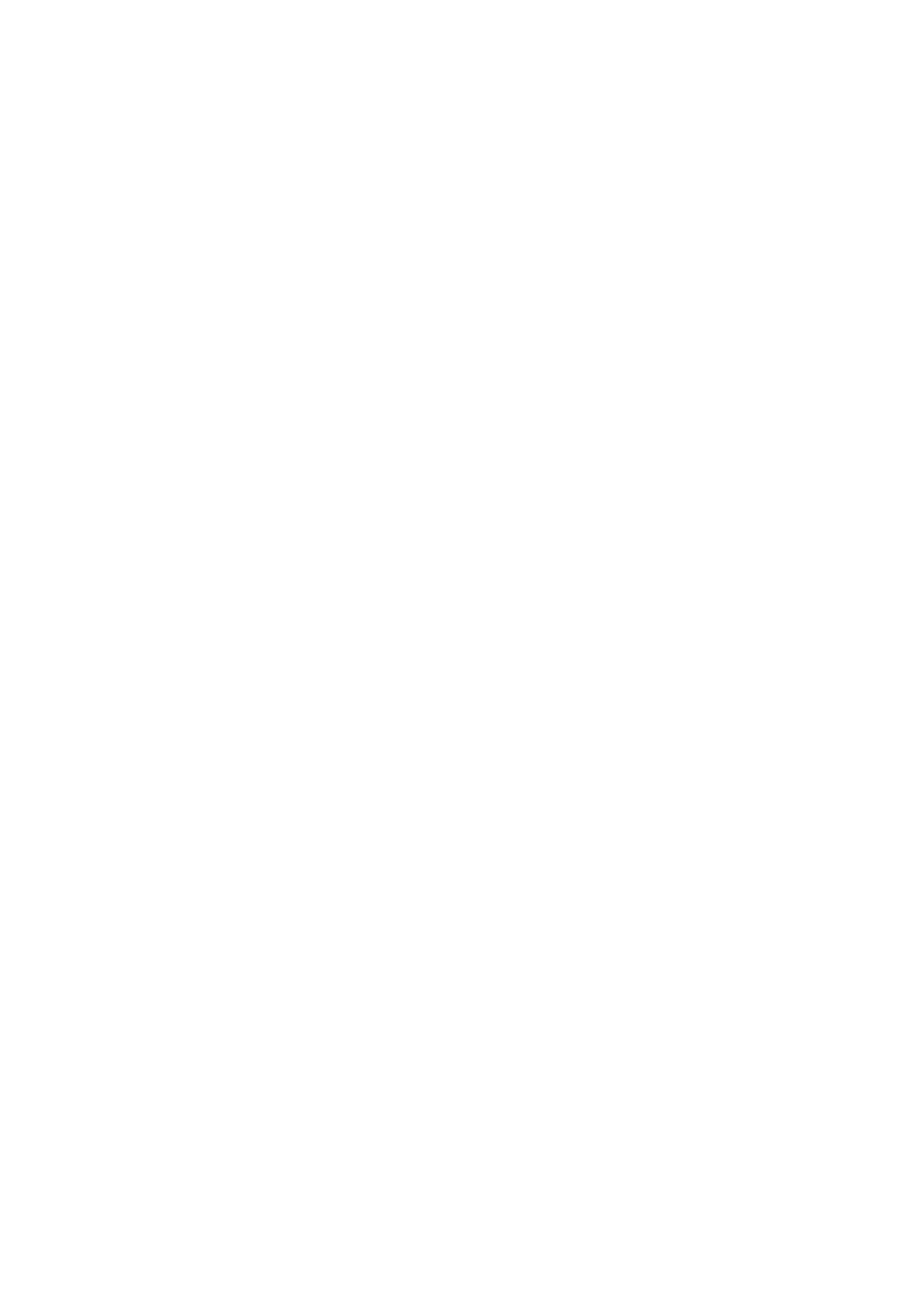# **Content**

| 2. Working conditions and main "fraudulent practices" in the construction sector:                                                                           |  |  |  |  |
|-------------------------------------------------------------------------------------------------------------------------------------------------------------|--|--|--|--|
|                                                                                                                                                             |  |  |  |  |
|                                                                                                                                                             |  |  |  |  |
|                                                                                                                                                             |  |  |  |  |
|                                                                                                                                                             |  |  |  |  |
|                                                                                                                                                             |  |  |  |  |
|                                                                                                                                                             |  |  |  |  |
|                                                                                                                                                             |  |  |  |  |
| 4. Co-enforcement actions' contribution and effectiveness for promoting fair<br>working conditions and preventing and/or tackling fraud and inequalities in |  |  |  |  |
|                                                                                                                                                             |  |  |  |  |
|                                                                                                                                                             |  |  |  |  |
|                                                                                                                                                             |  |  |  |  |
| 27                                                                                                                                                          |  |  |  |  |
| 29                                                                                                                                                          |  |  |  |  |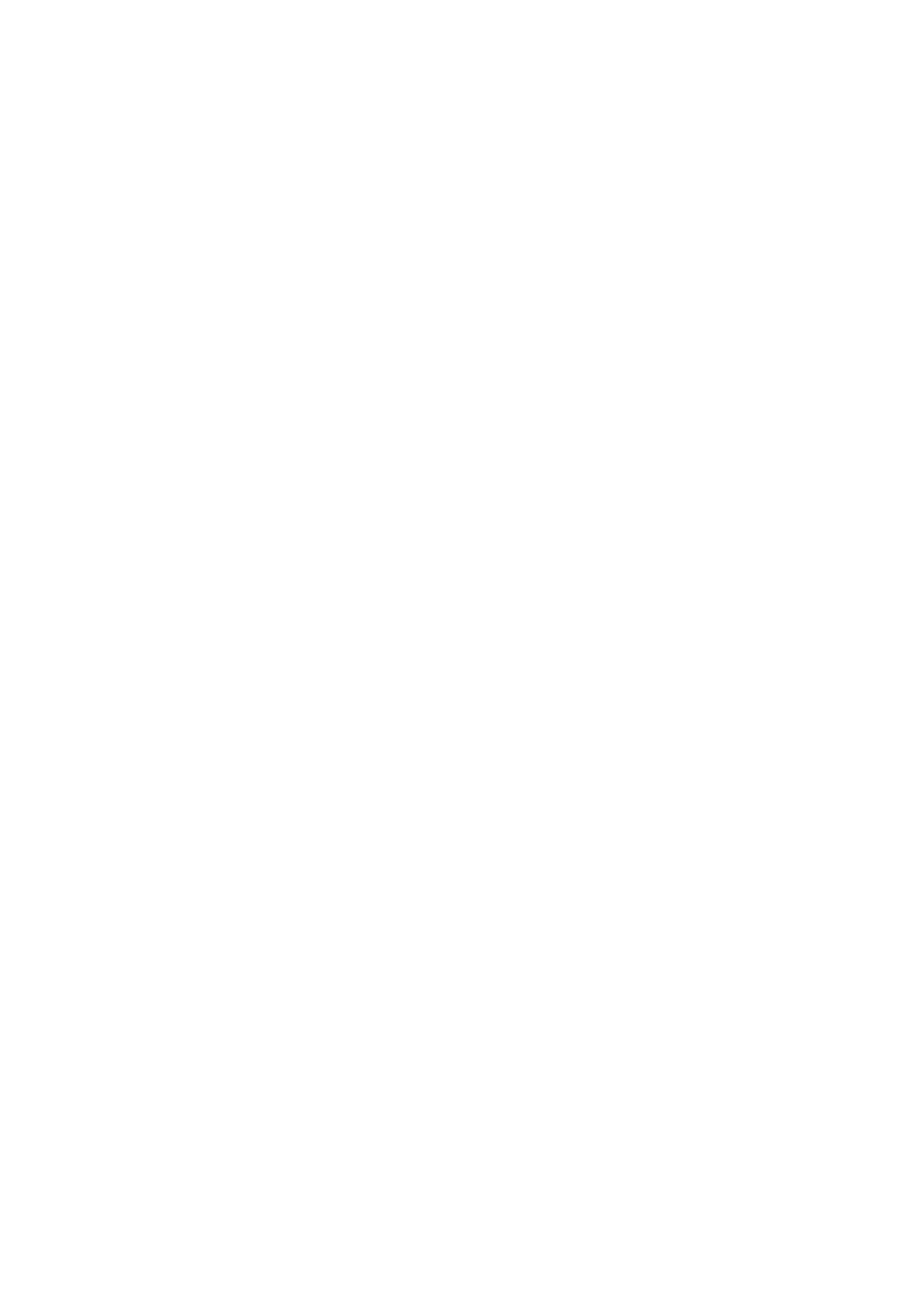## Introduction

The persistence of different forms of fraudulent contracting work has attracted scholars' interest on labour standards enforcement. Labour inspection is a central response to the gap between formal regulations and outcomes for workers which has been widely studied (Weil, 2014). Scholarly debates have also concentrated on trade unions and enforcement, but they have largely neglected the existence and potential for partnerships between labour inspectors and social partners. Generally, actions developed by public authorities and social partners tend to be analysed separately (Eurofound, 2016). This oversight has deprived scholars of the tools to understand the relationships between these actors and, perhaps more importantly from a policyresearch approach, has limited the range of policy options considered by reformers (Amengual & Fine, 2017).

This report, which is part of the EU funded SPLIN project, relies on a line of research oncoenforcement (Amengual & Fine, 2017; Fine, 2017; Fine & Gordon, 2010; Hardy, 2011) that incorporates the potential contributions of worker and employer organisations for co-enforcing labour standards jointly with national labour inspection institutions. Co-enforcement action has been defined as ongoing coordinated efforts of state regulators and social partners to jointly produce labour standards enforcement (Amengual & Fine, 2017; Fine, 2017). Empirical research on co-enforcement has inferred a number of mechanisms justifying the relevance of this approach and highlighting its specificity compared with traditional enforcement approaches. It has particularly shown how co-enforcement relies on the non-substitutable elements of state and social partners. Co-enforcement incorporates the unique capabilities to improve enforcement that each partner adds (the unique capacity of the state to set labour standards, trade unions' unique capabilities to share their tacit knowledge on the work processes, etc.). Secondly, empirical literature has shown that co-enforcement relies on a sort of "strategic enforcement" approach (Weil, 2010) which focuses on specific sector. When social partners focus on a specific sector, they are in a better position to understand how companies operate and what the main causes of the frauds and abuses are. Literature has also identified how co-enforcement contributes to build political support between state authorities and social partners (Amengual  $\&$  Fine, 2017; Fine, 2017).

Co-enforcement in the construction sector is studied in the SPLIN project because it is one of the most problematic sectors in terms of enforcement, clearly calling for innovative strategies aiming to improve compliance with labour standards (Eurofound, 2017).

This report analyses co-enforcement actions in Poland selected for the SPLIN project, namely, the Agreement for Safety in the Construction sector (ASC), the Agreement on Minimum Wages in the Construction sector (AMW) and the Agreement for Occupational Safety for the Operation of Cranes (AOSOC). Each of the agreements has been concluded between companies or employers' organisations on one side and trade unions on the other side in order to fill the gap of sectoral collective agreement. These initiatives aim at establishing minimum standards in the construction sector (in the area of occupational health and safety [OSH] or wages) in autonomous dialogue, enabling predicable business operation in ever changing circumstances and counteracting the fraudulent practices that are still common in the sector. The key issues encountered in the construction sector in Poland include malfunctioning of the public procurement procedures (predominance of the lowest price as a sole selection criterion), distributed responsibility (also in terms of OHS) of multistage subcontractors, abuse of civil law contracts and self-employment, undeclared work and difficulties in assuring safe working conditions for migrant workers. The National Labour Inspectorate has been involved in each of the three analysed initiatives as an official signatory or as a supporting entity, which gives strong legitimacy to the agreements. Cooperation of the National Labour Inspectorate and the partners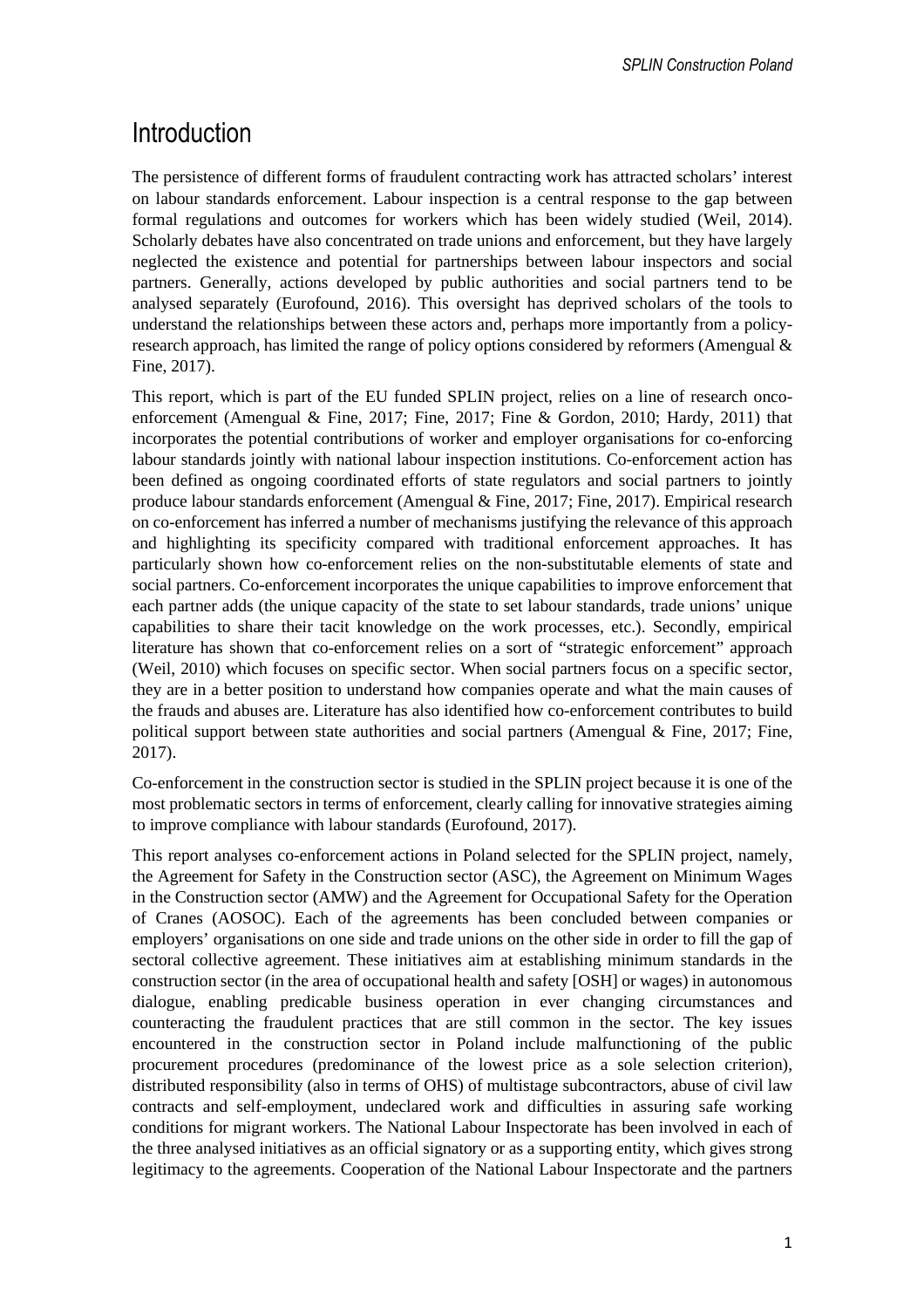in these co-enforcement actions has enhanced the capacity of the partnerships in establishing and maintaining labour standards.

The report is proceeded by an explanation of the research objectives and methodology. The main body of the report consists of four major parts. The introductory chapter outlines the background information on working conditions and the key issues in the construction sector in recent years, with special emphasis on the most frequent fraudulent practices and abuses. Also, some initiatives at the national level are presented (e.g. limitations on the duration of temporary contracts, partial coverage of civil law contracts with social contributions or the introduction of an hourly minimum wage) aiming at counteracting some of the fraudulent practices. The second chapter presents the objectives of the three initiatives (the ACS, AMW, and AOSOC) and their implementation in the construction sector, while the third chapter develops the issue of their effects. The report closes with some conclusions and attempts to position the analysed initiatives in the structure of the industrial relations system in the country.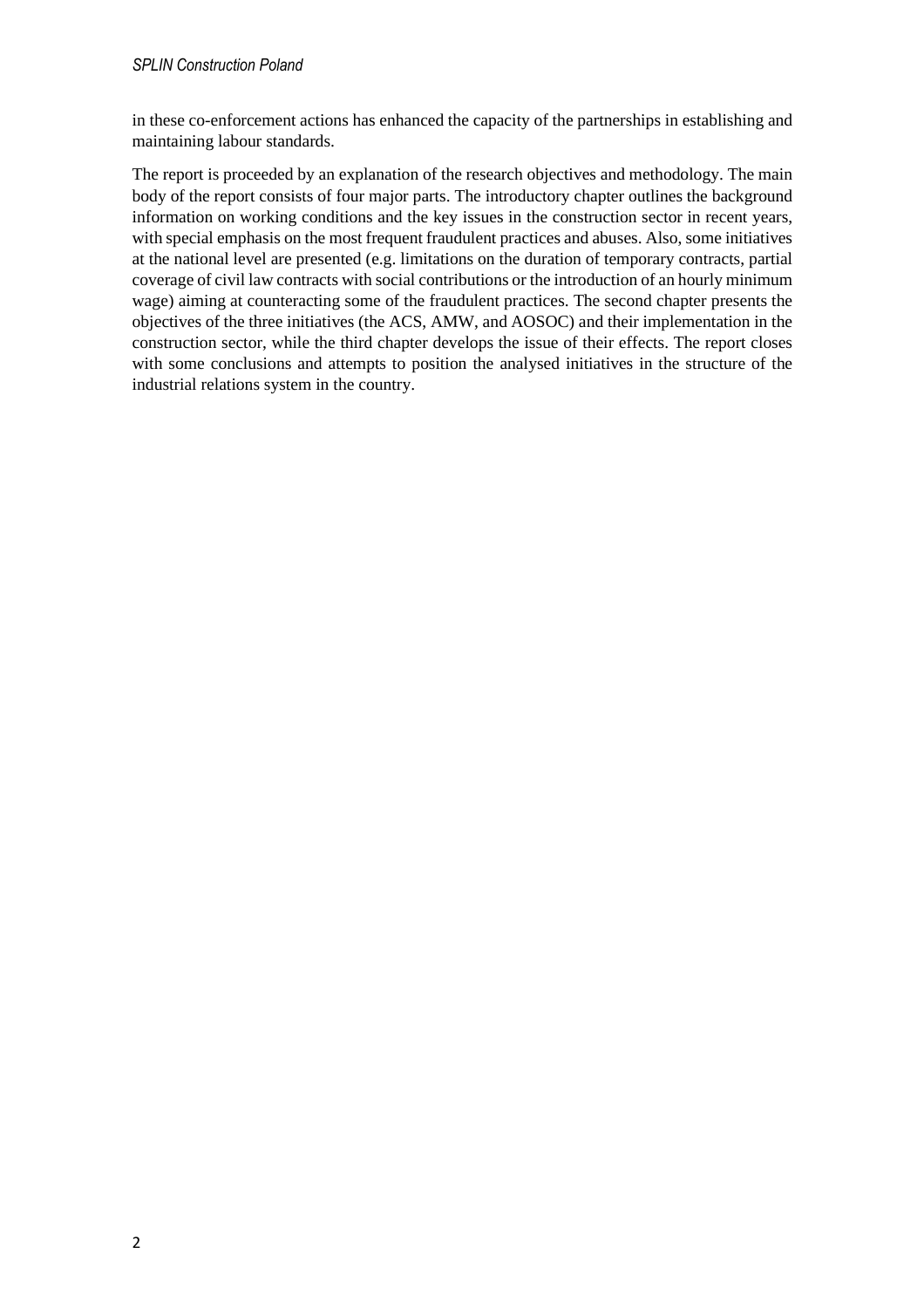# 1.Research objectives and methodology

The objective of the study was to analyse the three co-enforcement initiatives in the construction sector outlined above with the view to show their impact on working conditions.

The report has been prepared on the basis of methodology comprising three main research instruments:

- *Desk research:* review of the relevant literature and data on the key economic indicators and working conditions in the construction sector, with special focus on health and safety issues.
- **In-depth interviews (IDIs):** ten semi-structured interviews with the key actors engaged in the establishment and implementation of the agreements. The interviews were conducted in line with the methodological guidelines prepared by the project partnership. The full list of the interviews containing the profile and number of interlocutors is presented in Table 1 below.
- *Direct observation*: two days of direct observation of enforcement actions (the Agreement for Safety in the Construction sector and the Agreement for Occupational Safety for the Operation of Cranes) on two building sites in Warsaw.

| Organisation                               | Interview profile                                                                                                             | <b>Number of interviews</b>                                                                                                  |  |  |
|--------------------------------------------|-------------------------------------------------------------------------------------------------------------------------------|------------------------------------------------------------------------------------------------------------------------------|--|--|
| Public administration/labour<br>inspection | Civil servant in charge of designing,<br>implementing and or monitoring co-<br>enforcement agreement                          | 2 IDIs<br>National labour Inspectorate                                                                                       |  |  |
| Employer organisation                      | Officer responsible for design, negotiation<br>and/or monitoring of the co-enforcement<br>action                              | 2 IDIs<br>Confederation of Construction and<br>Real Estate, leader of the Agreement<br>for Safety in the Construction sector |  |  |
| Trade union                                | Officer responsible for design, negotiation<br>and/or monitoring of the co-enforcement<br>action                              | 2 IDIs<br>Budowlani trade union,<br>Trade Union "Wspólnota Pracy"<br><b>Committee for Tower Crane</b><br>Operators           |  |  |
| Enforcement actors                         | Enforcement actors of the co-<br>enforcement actions contracted by labour<br>inspection or social partners'<br>organisations. | 4 IDIs<br>2 OSH managers from the<br>Agreement for Safety in Construction<br>sector and 2 crane operators                    |  |  |

| Table 1. Number of interviewees and interview profiles |
|--------------------------------------------------------|
|                                                        |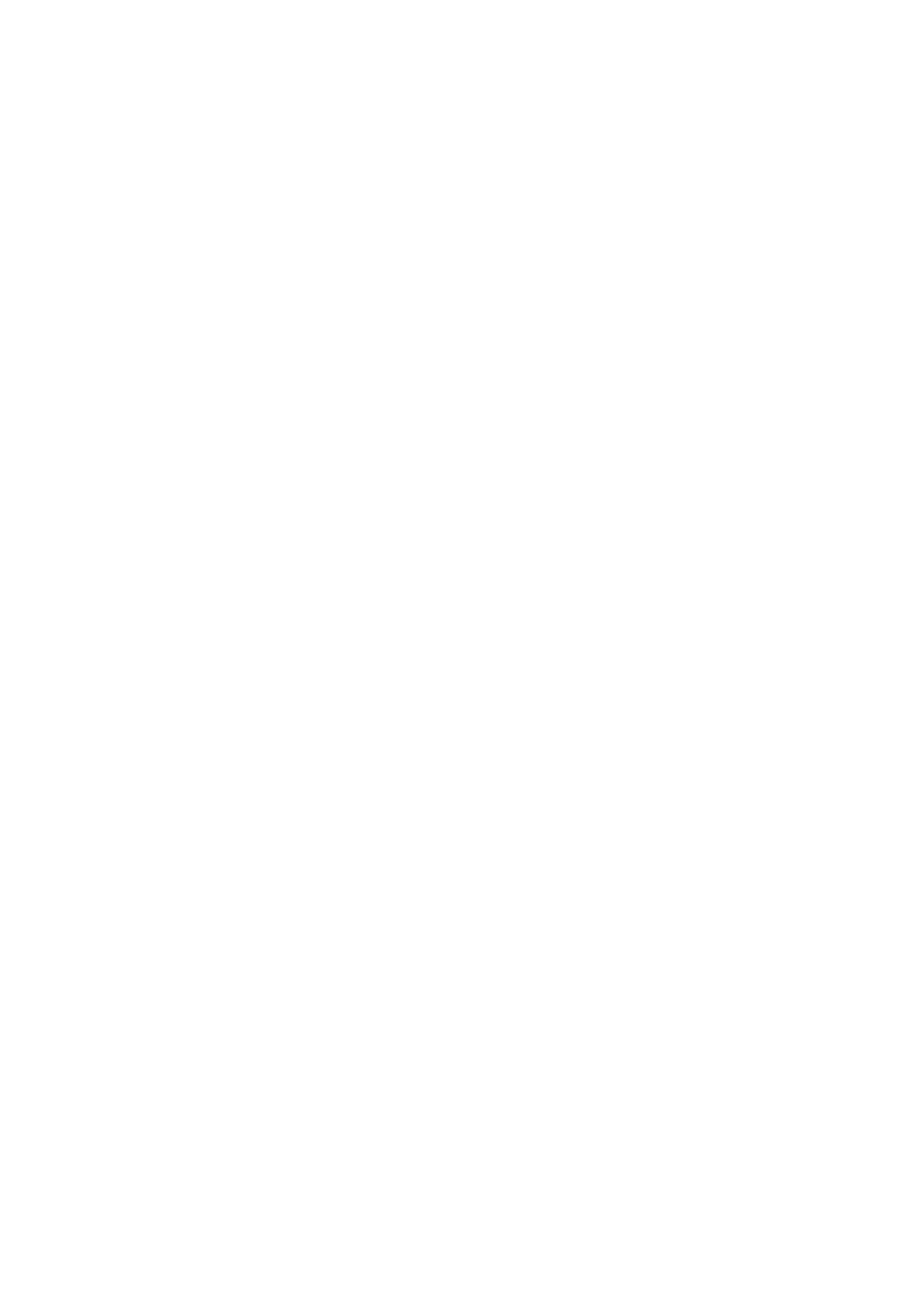## 2.Working conditions and main "fraudulent practices" in the construction sector: state of the art

### 2.1 Working conditions in the construction sector

In Poland, the construction sector depends heavily on public infrastructure investments (with a significant share of EU funds) and the effectiveness of public procurement procedures. Employment in the sector was higher in the later years of the 2007-2013 EU programming period, when public investments were coming to an end. New investments supported by EU funds between 2014-2020 accelerated after 2017, which was also reflected in the growth of employment (see Table 2). However, the increase did not yet reach the peak from 2012. In October 2015, the election was won by the largest opposition party, the right-wing Law and Justice party (PiS), defeating the governing Civic Platform (PO) and the Polish People's Party (PSL). This resulted in decreased public procurement and a decrease in employment in the construction sector. In effect, the share of employed in the construction sector decreased, while general employment has been constantly growing in the economy. Despite these fluctuations, the share of employment in the private sector as compared to the public sector was stable and high (over 97%).

|                                                   | 2012    | 2013    | 2014    | 2015    | 2016    | 2017    | 2018    |
|---------------------------------------------------|---------|---------|---------|---------|---------|---------|---------|
| <b>Employed in the sector (in</b><br>thousands)   | 491.4   | 462.6   | 432.2   | 411     | 408     | 421.9   | 438.8   |
| Private sector (in %)                             | 97.2%   | 97.2%   | 97.3%   | 97.2%   | 97.4%   | 97.6%   | 97.6%   |
| Public sector (in %)                              | 2.8%    | 2.8%    | 2.7%    | 2.8%    | 2.6%    | 2.4%    | 2.4%    |
| Share in employed (in %)                          | 5.8%    | 5.4%    | 5.0%    | 4.7%    | 4.6%    | 4.6%    | 4.6%    |
| Employed in the country (in<br>thousands)         | 8446.9  | 8509    | 8608.7  | 8711.9  | 8946.6  | 9244.9  | 9481.2  |
| Average monthly wage in<br>construction (in PLN)  | 3702.29 | 3727.83 | 3887.51 | 4076.93 | 4252.02 | 4534.57 | 4901.82 |
| % national average wage                           | 105.1%  | 102.1%  | 102.8%  | 104.5%  | 105.1%  | 106.2%  | 106.9%  |
| National average wage (in PLN)                    | 3521.67 | 3650.06 | 3783.46 | 3899.78 | 4047.21 | 4271.51 | 4585.03 |
| Average hours worked in the<br>sector in the year | 1797    | 1807    | 1826    | 1834    | 1817    | 1814    | 1813    |
| % national average hours<br>worked in the year    | 107.0%  | 106.8%  | 107.3%  | 107.2%  | 106.7%  | 106.8%  | 107.1%  |
| National average hours worked<br>in the year      | 1679    | 1692    | 1702    | 1711    | 1703    | 1699    | 1693    |
| Unemployment (in %)                               | 10.1%   | 10.3%   | 9.0%    | 7.5%    | 6.2%    | 4.9%    | 3.9%    |

Table 2. Employment, average wage and hours worked in the construction sector in Poland as compared to the national average in the period 2012-2018

*Source: Statistics Poland (2012-2018) Zatrudnienie i wynagrodzenia w gospodarce narodowej; Eurostat* 

Wages in the construction sector have been higher as compared to average wages and have grown constantly in the period under scrutiny, corresponding with general trends in the economy. Moreover, due to economic growth, unemployment has been decreasing after the peak in 2013 – especially in 2017, 2018 and onwards. These circumstances had a strong impact on the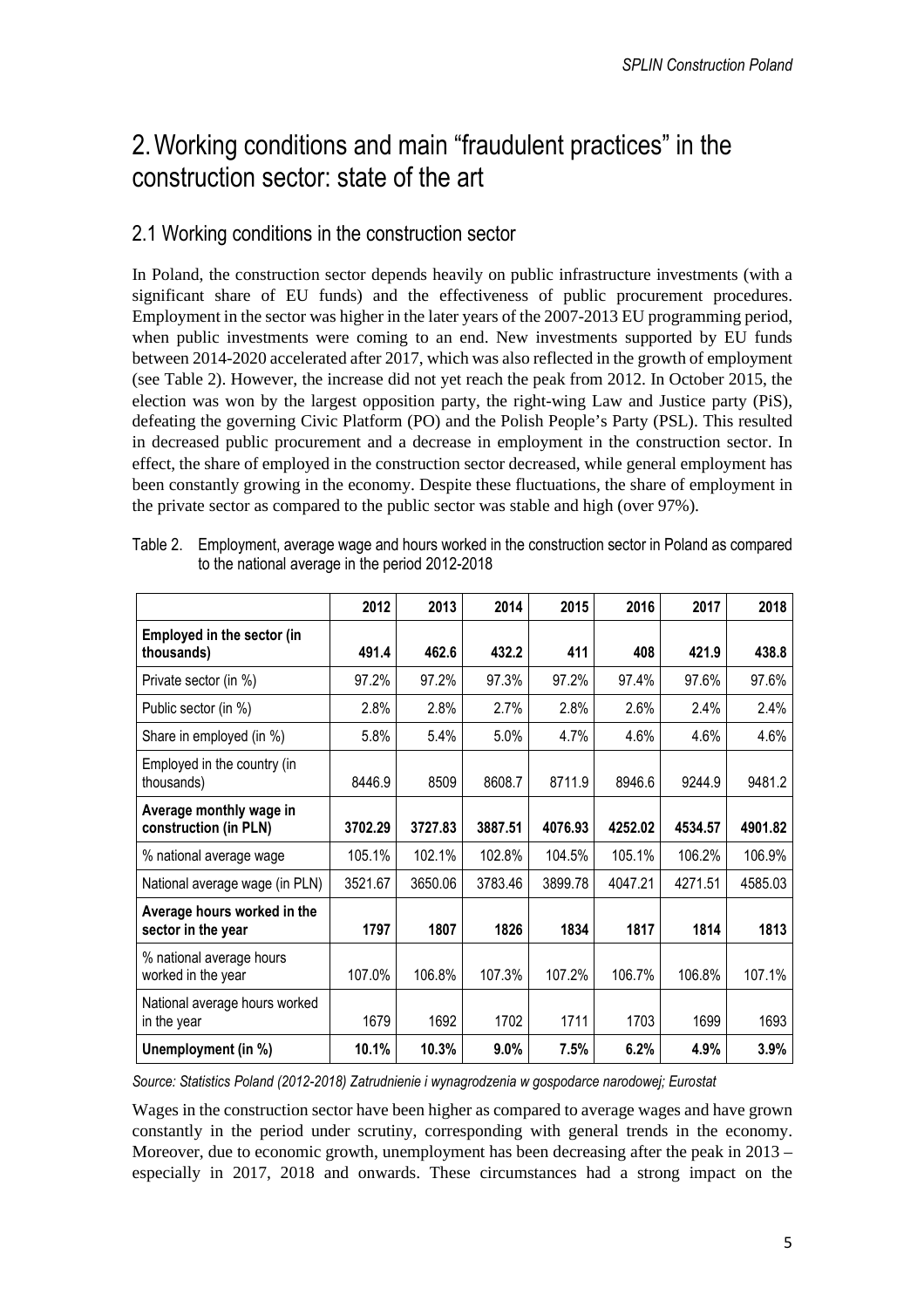construction sector – low unemployment, combined with the growth in public investments, caused significant problems with labour shortage. It is estimated that as many as 100,000 vacancies were awaiting workers in the sector in 2019. This caused wage increases at a slightly higher pace as compared to increases in average wages in the economy. In 2018, the largest share of employees in the construction sector (41%) earned over PLN 6,000 (approx.  $\in$  1,410) and the next 16% earned between PLN 5,000 and 6,000 ( $\in$  1170-1410), which is above the national average (PLN  $4585.03 / \in 1080$  (Table 3).

|                     | up to 2100<br><b>PLN</b> | 2100-3000<br><b>PLN</b> | 3000-4000<br><b>PLN</b> | 4000-5000<br><b>PLN</b> | 5000-6000<br><b>PLN</b> | more than<br>6000 PLN |
|---------------------|--------------------------|-------------------------|-------------------------|-------------------------|-------------------------|-----------------------|
| Number of employees | 14                       |                         | 234                     | 274                     |                         |                       |
| (in thousands)      |                          | 230                     |                         |                         | 188                     | 286                   |
| 100%                | $6.0\%$                  | 10.8%                   | 14.2%                   | 17.6%                   | 15.9%                   | 40.9%                 |

| Table 3. Wage structure in the construction sector in Poland in 2018 |  |  |
|----------------------------------------------------------------------|--|--|
|                                                                      |  |  |

*Source: Statistics Poland (2012-2018) Zatrudnienie i wynagrodzenia w gospodarce narodowej* 

Average hours worked in the sector per employee have been higher as compared to the national average and had been increasing until 2015 (Table 1). In the period 2016-2018, they stabilised at the level of approximately 1,814 hours per year per worker. These changes reflected general trends in the economy, thus the average of hours worked in the construction sector compared to the national average stood at the same level throughout the entire 2012-2018 period (approx. 107%).

One of the key factors having an impact on working conditions in the construction sector is the issue of migration from third countries, which has been one of the responses to labour shortages. According to the estimates of the government (Ministry of Family, Labour and Social Policy), immigration volumes started to rise in 2014, with a total of 1.6 million permits (simplified statements) issued in 2018 (an increase of  $400\%$ ).<sup>1</sup> Employees from Ukraine constitute as much as 96% of this total. At the same time, 2.5 million Poles live abroad and many of them are working (Statistics Poland, 2018). Thus, the vacuum created by emigration to some extent failed to increase domestic labour market participation rates and, instead, attracted immigrant workers from Ukraine.

According to an EWL study (2018), Ukrainian migrants usually stay in Poland no longer than six months (54% up to three months, 40% between three and six months). Their main motivation to migrate is the possibility to earn more money as compared to wages in Ukraine (69%). As many as 13% of the study's respondents mentioned that they are allowed to work longer hours, which might be an indicator of fraudulent practices on the labour market in Poland. Nearly one-third of the respondents don't speak Polish at all and 23% speak the language poorly. Only 17% of the respondents declared that their knowledge of Polish is good or fluent. At the same time, nearly half answered that they need Polish in their daily job and 73% declared that they want to learn Polish. Only 30% declared that they recognise the differences between various forms of employment in Poland (employment contract, civil law contract, etc.). Half of the respondents stated that they work between 10 and 12 hours per day, 37% between 8 and 10, and only 11% work 8 hours or less. Nearly 59% would accept a working week with only one day off, 8% with no day off (only 33% would prefer regular working time). As many as 41% would accept a minimum hourly wage of PLN 9-11 net for their work, 33% between PLN 11 and 13, 18% between PLN 13 and 15, and 9% over PLN 15. As many as 29% of the respondents declared that

<sup>1</sup> Number of simplified statements: in 2014 – 387.4 thousand, in 2015 – 782.2 thousand, in 2016 – 1,314.1 thousand, in  $2017 - 1.824.5$  thousand, in  $2018 - 1.582.2$  thousand.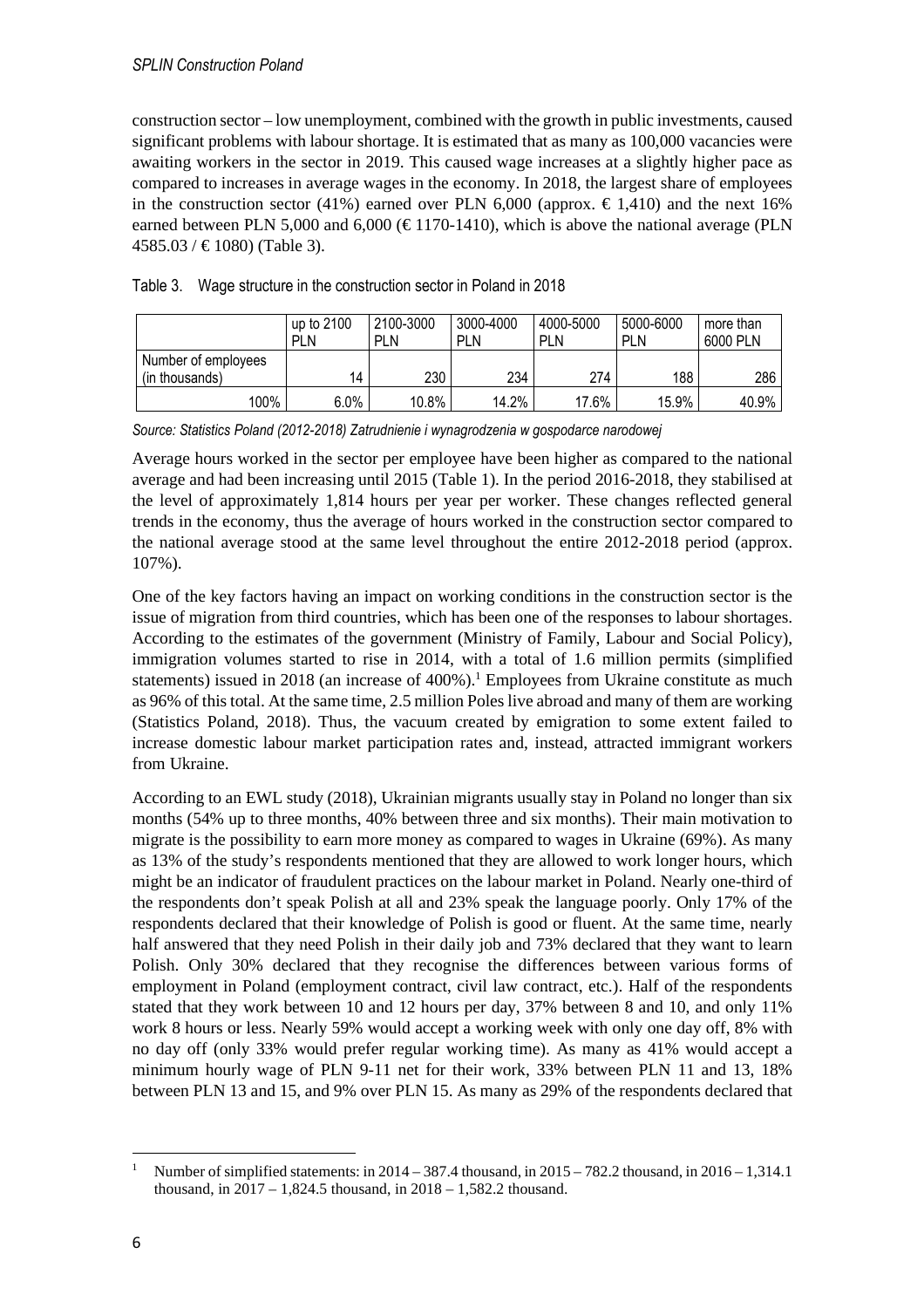they have been a victim of a dishonest employer. At the same time, 26% of the respondents reported that they have already worked without registration (without an agreement).

### 2.2 Fraudulent practices and abuses in the construction sector

According to the National Labour Inspectorate's (PIP's) annual report for 2018, the construction sector is one of the most inspected parts of economy and, at the same time, one of the sectors with the highest proportion of fraudulent labour practices in Poland. Out of over 4,800 inspections carried out in 2018 in the construction sector, as many as 4,400 (93%) irregularities in the area of health and safety were found. As many as 24.3% of all accidents verified by PIP took place in the construction sector, and 28.6% of all fatal accidents were noted in this sector. Table 3 shows, however, that the number of accidents at work was decreasing in the 2014-2018 period, with the exception of the year 2017. The most common causes include incorrect worker behaviour (45%), inappropriate general organisation of work (15%), technical reasons (40%).

|      | Number of examined accidents at<br>work |     | Number of victims in accidents |                |                 |  |
|------|-----------------------------------------|-----|--------------------------------|----------------|-----------------|--|
| Year |                                         |     | In total                       | including:     |                 |  |
|      |                                         |     |                                | fatalities     | severe injuries |  |
|      | In total                                | 513 | 540                            | 70             | 171             |  |
| 2018 | including collective<br>accidents       | 31  | 58                             | 5              | 11              |  |
|      | In total                                | 628 | 678                            | 94             | 215             |  |
| 2017 | including collective<br>accidents       | 34  | 84                             | $6\phantom{1}$ | 11              |  |
|      | In total                                | 537 | 583                            | 81             | 197             |  |
| 2016 | including collective<br>accidents       | 36  | 82                             | 6              | 8               |  |
|      | In total                                | 576 | 625                            | 94             | 194             |  |
| 2015 | including collective<br>accidents       | 45  | 94                             | $\overline{4}$ | 23              |  |
|      | In total                                | 591 | 657                            | 96             | 202             |  |
| 2014 | including collective<br>44<br>accidents |     | 110                            | 8              | 24              |  |

Table 4. Accidents and injuries in accidents at work in the years 2014-2018 in the construction sector

*Source: National Labour Inspectorate (2019). Sprawozdanie z działalności państwowej Inspekcji Pracy w 2018 roku* 

The PIP audits showed that 11.5% of the inspected workers in the construction sector were unregistered (illegal work) in 2018, and 9.5% in 2017 (one of the highest shares as compared to other sectors). The sector also has the highest share of the unlawful incidence of civil law contracts instead of employment contracts – 14.5% of all fraudulent cases related to civil law contracts in the country. The report points out that in many cases, the date of signing civil law contracts (regardless of the worker's nationality) falls on the day of the audit or just a few days before the audit date. This may lead to the conclusion that at least some of the formal contracts were signed as an effect of the inspection and that earlier the workers had been unregistered.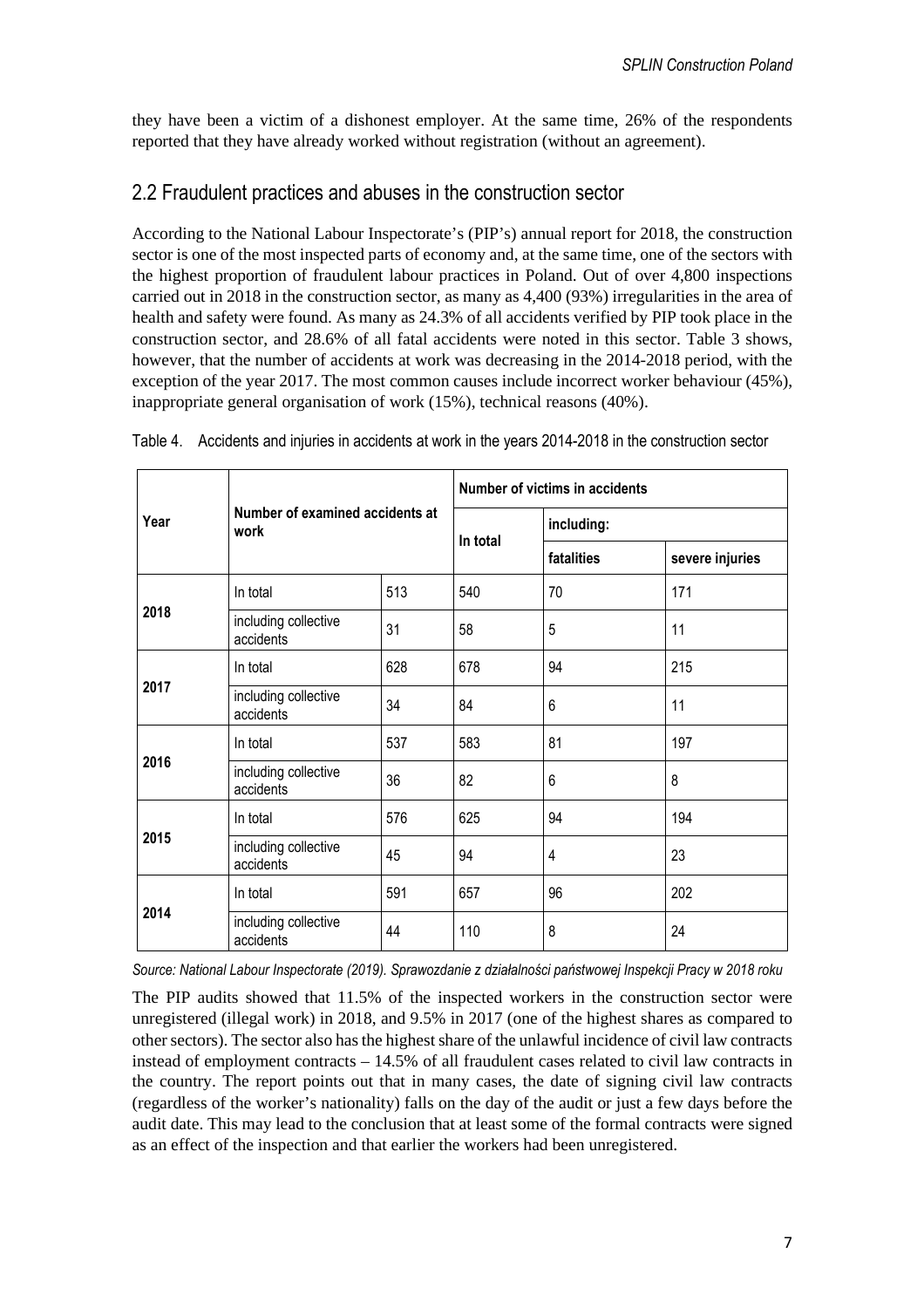Companies in the construction sector respond to the high fluctuation in investments by proposing fixed-term employment contracts, civil law contracts and self-employment. According to Statistic Poland, there are over 100,000 companies in the construction sector, and as many as nearly 160,000 solo self-employed, a large part of whom are probably bogus self-employed. This phenomenon, when combined with the very general provisions of the Labour Code regulating the employer's obligations in the field of health and safety in relation to persons employed on a basis other than an employment relationship, translates into a low level of safety in conducting construction works.

Also, the issue of hourly minimum wage payment is relevant in the construction sector. Over 25% of all civil law contracts controlled by PIP showed signs of abuse – one of the highest shares as compared to other sectors. Audits also revealed abuses in terms of registering working time. The lack of working time records or their unreliability was disclosed in every fourth entity. Working time records were not regularly updated or only days or hours were recorded. Irregularities occurred particularly in small and medium enterprises (SMEs). Discrepancies were also found between the amounts on payrolls and the actual salaries paid.

Moreover, the highest share of fraudulent practices in employing migrant workers (most of whom were Ukrainians  $-83%$ ) were found in the construction sector  $-16.3%$  of all audited workers in the sector in 2018 (13.6% in 2017). The following violations are the most frequent: false name on the simplified statement enabling employment in Poland; violation of employment conditions defined by the simplified statement; violation of employment conditions defined by work permit (especially regarding payments); illegal stay in the country and therefore unregistered work; lack of migrant workers' registration for obligatory social insurance and Labour Fund. The form of employment is one of the key problems in regulating migrant work in the construction sector. According to the Ministry of Family, Labour and Social Policy, a civil law contract was declared as the form of employment in nearly 1.1 million simplified statements and in 117,000 seasonal work permits. PIP has repeatedly raised the need for legislation limiting the employment of foreigners only to employment contracts and to civil-law contracts to which the social security obligation applies, including accident insurance. The PIP report notes some difficulties with inspecting the employment status of migrant workers because they often do not recognise the difference between various types of contracts. Moreover, they stay for only a short period of time (a couple of months), and therefore finalising investigation on compliance with employment regulations is troublesome. Another problem raised by the PIP report is the language barrier, which is a crucial issue for obligatory health and safety trainings in the construction sector. According to Polish regulations, the employer is obliged to present an agreement in a language familiar to the worker, but this obligation does not cover OSH instructions, employment form and company level work regulation.

### 2.3 Legal initiatives counteracting fraudulent practices

Since 2015, some legal initiatives (regardless of sector) have been undertaken in order to limit the spread of civil law contracts and fixed-term employment contracts which contribute to segmented labour markets. These regulations significantly impact the construction sector as it uses civil law contracts more frequently than other sectors. In 2015, an amendment to the Labour Code limited the maximum number of consecutive fixed-term employment contracts to three, and further limited the combined length of those contracts to 33 months.<sup>2</sup>Another reform of the coalition government of Civic Platform and the Polish People's party introduced obligations to pay full social-security contributions up to the level of the minimum wage (gross rate of PLN 1,680/ $\in$ 400

<sup>2</sup> With the addition of a three-month trial period, this means no employee may work with a limitedduration contract for more than three years. The new law came into effect in January 2016.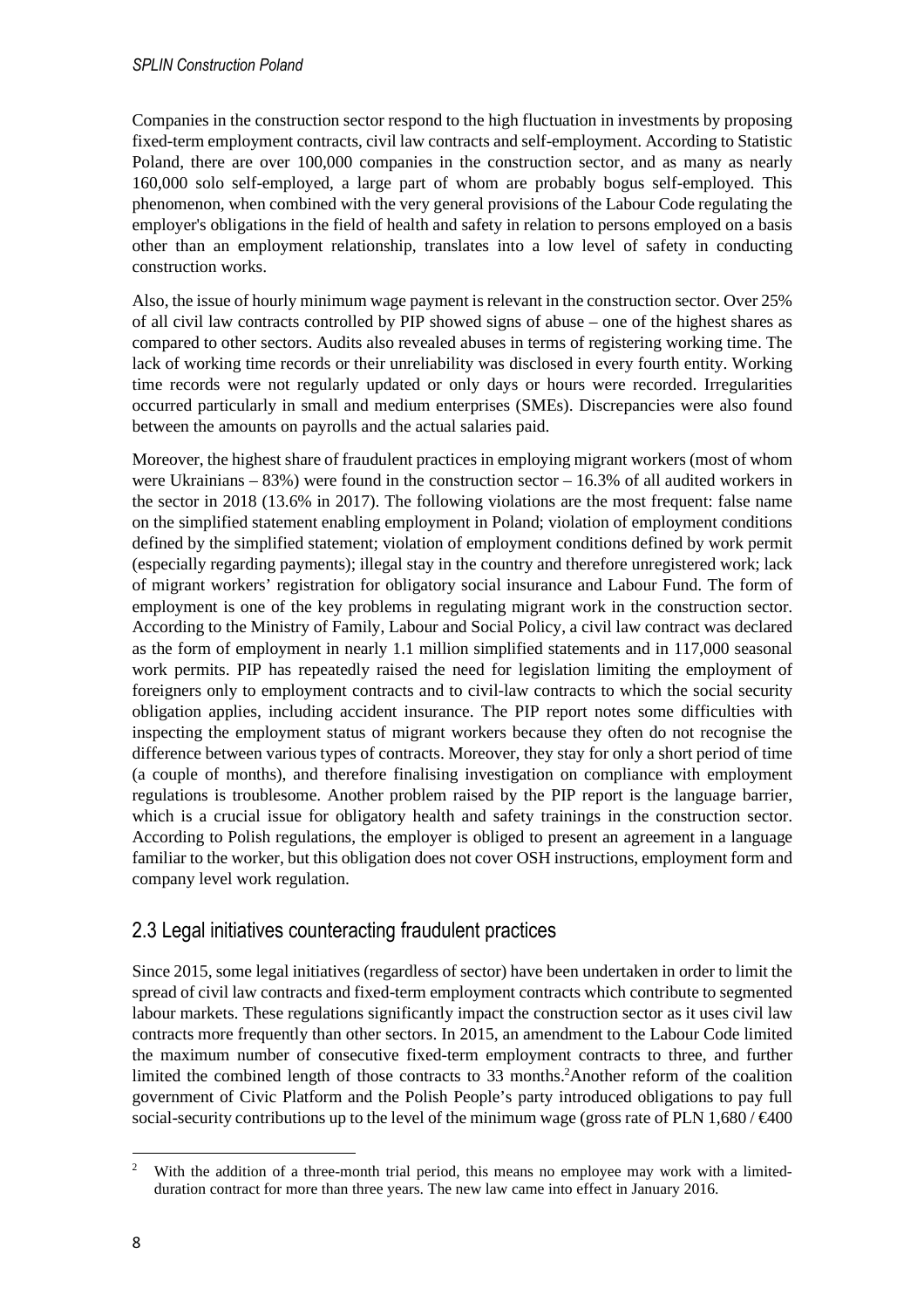per month in 2016) in the case of civil-law contracts. As a result, civil-law contracts became less attractive to employers due to the increase in labour costs. Some mild impact of both reforms has been observed. The share of temporary contracts dropped from 28.3% in 2014 (its historical peak in Poland and the highest share in the EU for that year) to 24.3% in 2018. However, the result has also been influenced by other general trends such as overall economic growth and labour shortages (new job creation was driven mostly by the use of permanent contracts).Nevertheless, Poland is still a country with one of the highest shares of temporary contracts in the EU (just behind Spain);therefore some further reforms are necessary.

In 2017, the government commenced significant year-to-year raises of the minimum wage for those employed under a labour-code contract. In 2017, it rose from PLN 1680 ( $\in$  400) per month to PLN 2000 ( $\in$  475); in 2018, up to PLN 2100 ( $\in$  500); in 2019, up to PLN 2250 ( $\in$  535); and in 2020, up to PLN 2600 ( $\in$  620). The minimum wage raise was relatively high (55% in the period 2016-2020) and had a significant impact on the wages in the construction sector as well. Currently, the ratio of the minimum wage to the average wage is roughly 50%, with some 10% to 15% of employees having earnings close to the minimum wage.

In addition to mandating significant minimum-wage increases for those employed under labourcode contracts, in 2017, the government adopted a new law that for the first time set a minimum hourly wage for those employed under so-called contracts of mandate (a specific type of civillaw contract).<sup>3</sup> Before this reform, there was no bottom limit for the hourly wage under civil law contracts, and monthly minimum wage was set only for employment contracts. Due to the fact that there were incidents of civil law contracts with remuneration amounting to  $\epsilon$  1 per hour, if such a worker was engaged full time, monthly remuneration would be approximately  $\epsilon$  170 gross, compared to the poverty threshold (social minimum) of approximately  $\epsilon$  270 net in 2017. The new law sets the hourly wage as a ratio of the monthly minimum wage (valid for employment contracts), so that both must rise in the same proportion. In 2017, the minimum hourly wage amounted to PLN 13 ( $\in$  3.1), and it will rise to PLN17 ( $\in$  4) in 2020. A substantial increase in the monthly minimum wage, along with the introduction of an hourly minimum wage, will ultimately contribute to a significant reduction in the in-work poverty rate and reduce fraudulent practices (such as paying well below the hourly minimum wage, which often took place in some sectors – outsourcing, cleaning, security, the hospitality industry – especially among migrant workers, often leading to working long hours<sup>4</sup> in order to make ends meet).

In 2019, the government discussed the liquidation of the flat tax scheme (flat rate – 19% of personal income tax regardless of income amount) in place for self-employed and to replace it with the general (progressive) personal tax rules that apply in the case of employees. The rationale for this was to prevent the disproportionally lower personal taxes paid by the self-employed using the flat tax rate. Currently, since most of the self-employed earn above the second taxing threshold (over which the 32% taxing rate applies as compared to 18% under the threshold),the flat tax

<sup>3</sup> There are two main types of civil law contracts regulating work in Poland: (A) contracts of mandate and (B) contracts to perform a specific task, with (partial) social contributions and hourly minimum wage applying only in the former. In both types of contracts, personal tax applies. Both of the two types of civil law contracts are covered by workers protections (with some exceptions, i.e., OSH regulations), unlike in the case of employment contracts covered by the Labour Code and statutory monthly minimum wage. Self-employment is another legal form (other than civil law contracts and employment contracts) allowing for providing services to contractors. In this case, full social contributions apply, but the selfemployed are allowed to make contributions calculated from the level of 60% of the mean wage in the country regardless of income. Also, the self-employed may choose their personal tax schemes: flat tax scheme (19%), general (progressive) scheme (17% / 32%), lump sum scheme or tax card (the last two schemes are addressed to specific activities). For further details see: Czarzasty (2018), Legal aspect of atypical employments forms in Poland, [in:] Dominik Owczarek, D. (ed.). *New forms of work in Poland*, Institute of Public Affairs, Warsaw.

<sup>4</sup> Overtime payments do not apply to civil law contracts.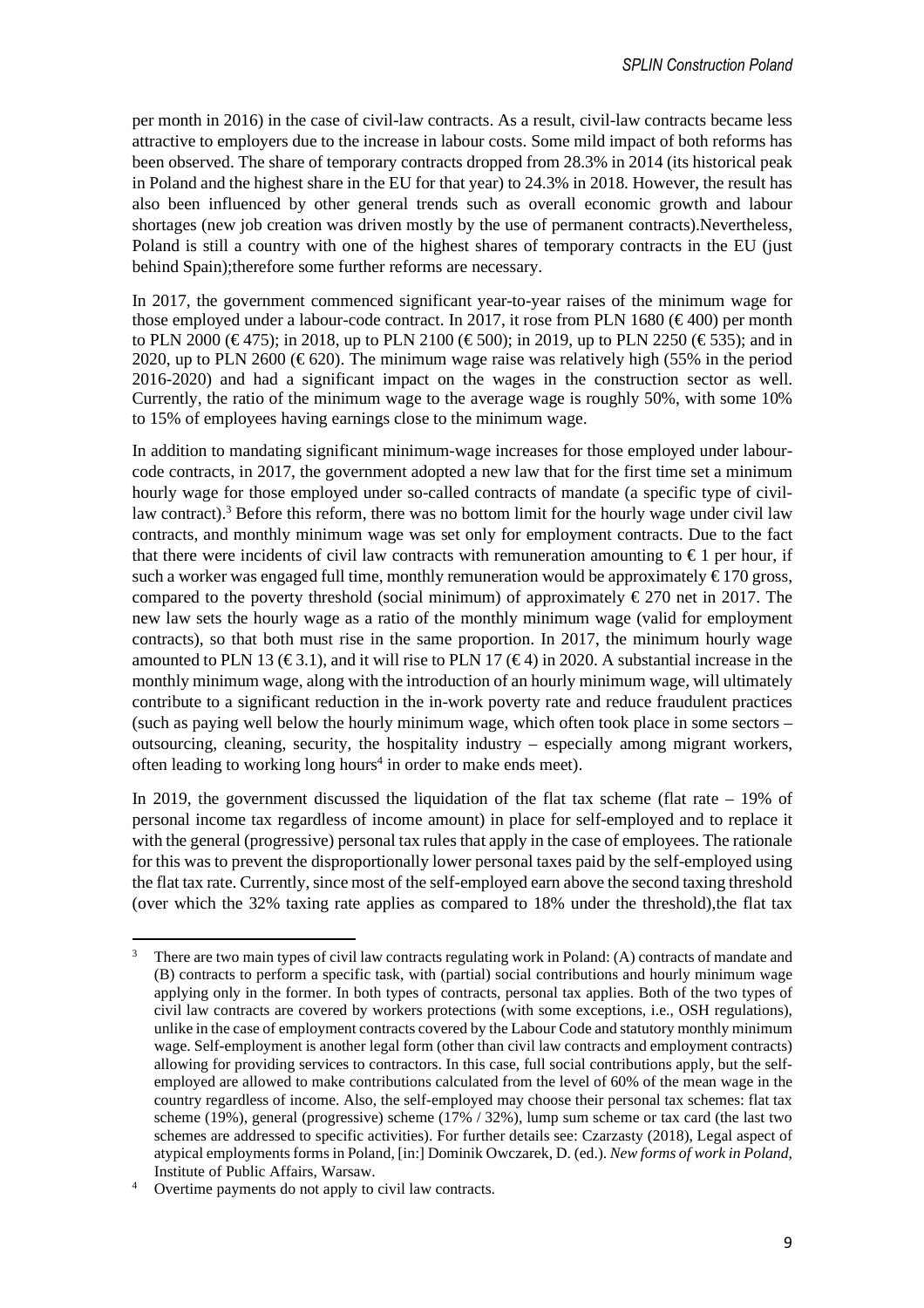#### *SPLIN Construction Poland*

scheme allows them to pay a lower personal tax (i.e., 19%). This could be interpreted as a legal loophole allowing for tax evasion. Discussions on this reform, however, have been dropped due to massive discontent among the self-employed in the election year, and the issue is not expected to be introduced in the nearest future.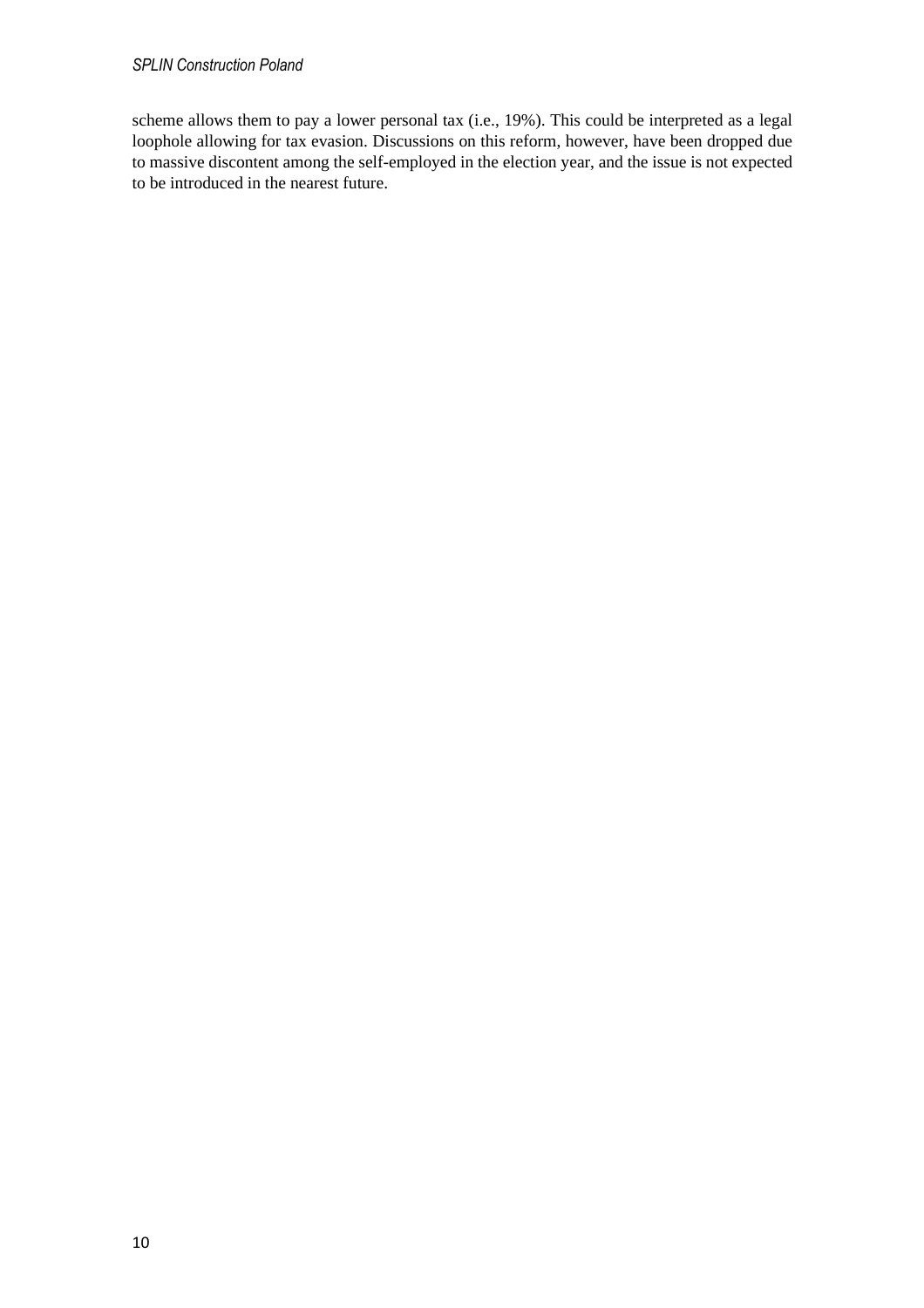# 3.Co-enforcement action

### 3.1 Objectives and drivers

Here, we will discuss three noteworthy initiatives in the construction sector that have been introduced in recent years addressing challenges regarding health and safety and wage-related issues.

- A. **The Agreement for Safety in the Construction Sector (ASC) [***Porozumieniedla Bezpieczeństwa w Budownictwie*] (2010)
- B. **The Agreement on Minimum Wages in the Construction Sector<sup>5</sup> (AMW) [***Porozumienie w sprawiestawkiminimalnej w budownictwie*] (2014 and yearly renewed and updated);
- C. **The Agreement for Occupational Safety for the Operation of Cranes (AOSOC) [***Porozumieniena Rzecz Bezpieczeństwa Pracyprzy Obsłudze Żurawi*] (2017).

Each of the agreements involves both representatives of employers and employees. The Chief Labour Inspector is a signatory in the ASC and is one of the supporting institutions of the AMW and AOSOC.

*The Agreement for Safety in the Construction Sector* was concluded in2010 between the largest construction companies operating in Poland. The main aim of the alliance is to improve occupational safety on construction sites. It introduces certain systemic Health and Safety at Work solutions for construction works projects, such as shared documentation templates for controlling OSH procedures, a model for confirming professional qualifications of construction workers and periodic training. The alliance members intend to promote a culture of safety – to raise awareness of the threats related to work on a construction site and, in consequence, to eliminate their risk.**<sup>6</sup>** A jointly agreed template for occupational health and safety requirements is to be annexed to the contracts that alliance members sign with subcontractors.**<sup>7</sup>**Another template lists the minimum requirements of the scope of training for subcontractors' staff.<sup>8</sup> Such rules are binding only for alliance members and they have no reference to subcontractors 'wage policies.

*"Our goal is to set high OSH standards in our companies, because we know that one zloty invested in this area means three zlotys of benefits resulting from the lack of accidents and work stoppages. But above all, the highest value for us is the lives and health of our employees." (Coordinator of the ASC).* 

Although the activity of the alliance does not refer directly to fighting bogus self-employment, it may be useful for this purpose indirectly. The health and safety requirements regarding subcontractors precisely specified by the leading construction companies indirectly help to eliminate smaller companies that fail to meet such standards (because they rely on bogus selfemployment in their operations) from the market of the large construction contracts. It should be

<sup>5</sup> Full name of the Agreement: Agreement on the hourly minimum wage in the construction sector for construction and installation works and real estate management services implemented in Poland in 2014 [*Porozumienie w sprawie minimalnej godzinowej stawki kalkulacyjnej wynagrodzenia w budownictwie dla robót budowlano-montażowych oraz usługach w zakresie gospodarowania nieruchomościami realizowanych w Polsce w 2014 roku*].

<sup>&</sup>lt;sup>6</sup> http://www.porozumieniedlabezpieczenstwa.pl/historia.html<br>7 http://www.porozumieniedlabezpieczenstwa.pl/dee/82/Stand

http://www.porozumieniedlabezpieczenstwa.pl/doc/83/Standardy\_minimalnych\_ wymagan\_wobec\_podwykonawcow\_ zapisy\_umowne.pdf**.**

<sup>8</sup> http://www.porozumieniedlabezpieczenstwa.pl/doc/83/Standardy\_minimalnych\_wymagan\_ wobec podwykonawcow szkolenia i dodatkowe kwalifikacje.pdf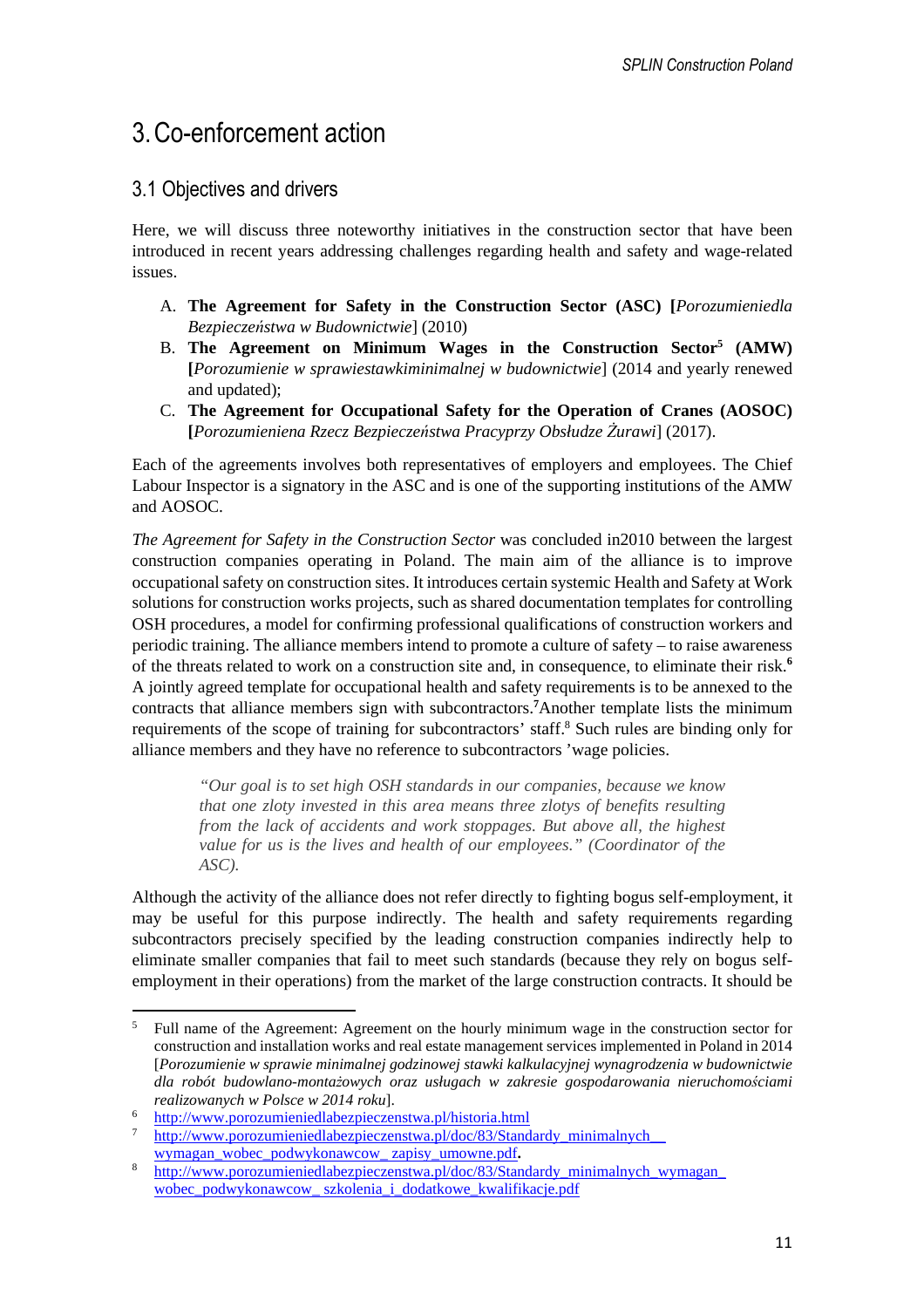added that this is a voluntary commitment of the large companies and is not subject to labour inspection enforcement.

However, the National Labour Inspectorate is one of the signatories of the ASC and officially supports the idea of the Agreement. Following the unsatisfactory results of its inspections, the National Labour Inspectorate incentivised the key companies in the sector to introduce autonomous OSH regulations binding them internally and their subcontractors. A group of companies striving for more stability in business operations and in hopes of counteracting unfair competition initiated discussions and established the ASC.

*The Agreement on Minimum Wages in the Construction Sector* was concluded on April 8, 2014 by the "Budowlani" Trade Union, NSZZ "Solidarność"– Secretariat of the Construction and Wood Industry on the workers' side, and the Confederation of Construction and Real Estate, the Polish Crafts Association, the Polish Association of Employers in Construction and Employers of the Lublin Region on employers' side.<sup>9</sup> The main driver of the agreement was to counteract fraudulent practices with regard to wages and the economic exploitation of workers. Before introduction of the national hourly minimum wage in 2017, payments under civil law contracts – often used in the construction sector, especially among migrant workers – were well below the hourly minimum wage later introduced for some groups of workers. These practices were also a challenge for construction companies bidding for public procurements, because companies employing workers under civil law contracts not covered by minimum wage regulations represented unfair competition. The signatories of the agreement decided not to compete on minimum wage standards, which was supported by trade unions, and the parties agreed on a mechanism calculating an hourly minimum wage in the sector.

*"When we started working on the AMW in the construction sector in the first decade of the 21st century, there were no regulations regarding the minimum wage for contracts of mandate. Therefore, there were pathological cases of paying a few zlotys per hour, on which it was obviously impossible to make a living. Large companies are also bothered by the lack of regulation in this area, because it is impossible to run a fair business if minimum wage standards are not used by all competitors in public tenders. The need arose to establish independently minimum standards to eliminate these pathologies." ("Budowlani" trade union)* 

The mechanism assumed yearly indexation of the gross hourly minimum wage in line with the statutory monthly minimum wage. On top of this amount, some additional costs were added: costs accompanying an employment contract that do not occur in civil law contracts and sector-specific costs (e.g., equivalents for workwear, equivalents for workwear laundry, medical examinations, etc.). The national hourly minimum wage introduced in 2017 adopted this mechanism. Therefore, after 2017, the hourly minimum wage agreed in AMW has been equal to the national hourly minimum wage plus additional costs. The agreed minimum wage in 2014 was PLN 14.29 ( $\in$  3.40), in 2019 it amounted to PLN 19.03 ( $\in$  4.53), and in 2020 to PLN 21.65 ( $\in$  5.16).<sup>10</sup>

The parties of the AMW also agreed to take measures to ensure that the principles of the agreement are applied by their members and that they will act to promote the agreement and implement its provisions in other companies –the contractors and subcontractors of construction and installation works. It was also agreed that information about the AMW will be published on the organisation's websites, and that the signatories will conduct legal and organisational activities in order to prevent unfair competition in the construction sector and in real estate management.

<sup>9</sup> http://www.forum-budowlane.pl/aktualnosci/minimalna-stawka-kalkulacyjna-kosztow-pracy-wbudownictwie/

<sup>10</sup> http://zzbudowlani.pl/?cat=73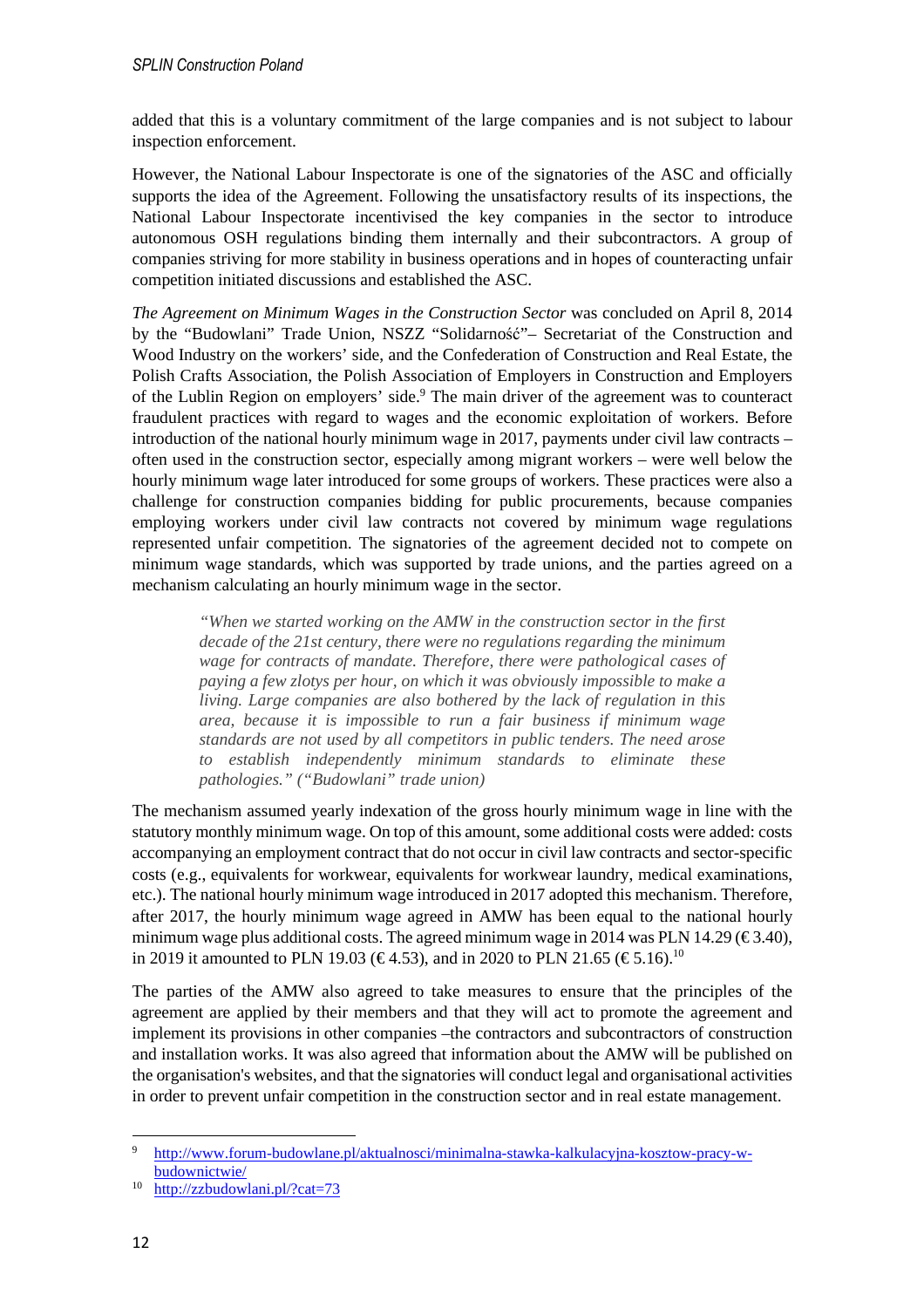The agreement has also been supported by several other organisations (chambers, an employer organisation, an NGO – for details, see Table 5). The AMW is an open initiative, and other legal entities may submit their declaration by having their authorised representative sign the agreement.

*The Agreement for Occupational Safety for the Operation of Cranes* was signed on November 17, 2017, during a meeting initiated by the "Budowlani" Trade Union and the Committee for Tower Crane Operators of the Trade Union "Wspólnota Pracy".<sup>11</sup> This co-enforcement action aims at combining the efforts of actors in the construction sector and related industries, public and local government institutions, certifying institutions, and in particular, employers and crane operators in pursuit of reducing the risk of accidents at work. The initiative is being implemented by:

- $\blacksquare$  the exchange of experiences and good practices;
- organising OSH training for crane owners and crane operators;
- organising conferences and seminars on occupational health and safety;
- unifying the approach to occupational safety issues (an attempt to create common standards) for crane owners, investors, equipment tenants and construction contractors.

The agreement provides far-reaching cooperation with state organs and public institutions working for work safety. The AOSOC is an open initiative and can be joined by any organisation with an interest in ensuring the safety of crane operators and construction workers. Signatories of the Agreement may be employers in the construction sector and related industries as well as crane owners. Supporting entities may be trade unions, chambers, associations, employers' organisations, public institutions and offices. One of the main triggers of the initiative was the need to introduce new legislation on OSH for the crane operators in the country. Therefore, the key stakeholders decided to organise a group that would take part in the process of preparing the draft bill and enforcement of the new regulations once adopted.

> *"Due to the fact that regulations on the OSH of crane operators' work ceased to apply, the unions took the initiative to introduce new regulations that would ensure decent working conditions and up-to-date regulations." (Trade Union "Wspólnota Pracy")*

<sup>11</sup> https://wspolnota-pracy.pl/porozumienie-na-rzecz-bezpieczenstwa-pracy-przy-obsludzezurawi/http://zzbudowlani.pl/?p=3142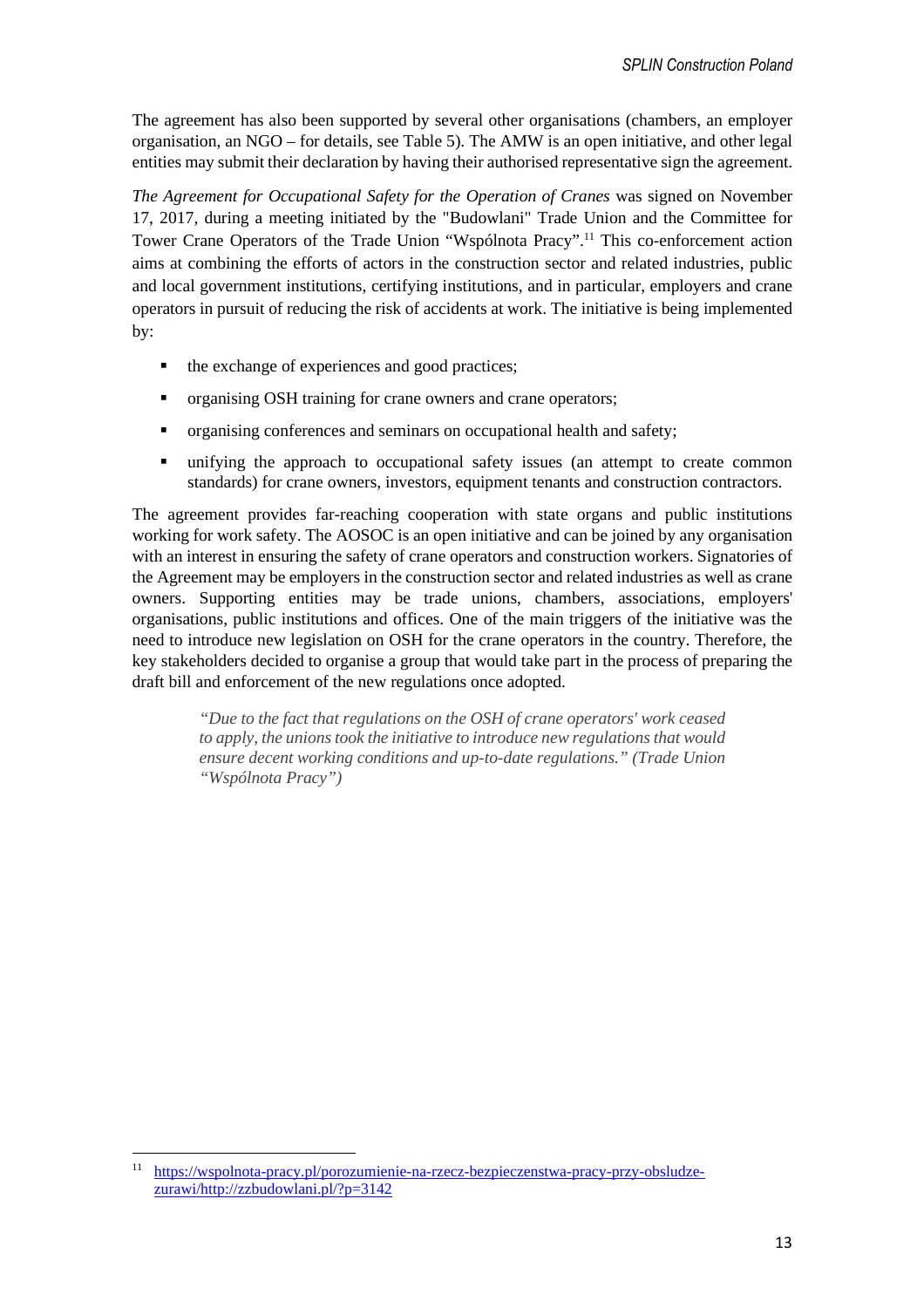|                   | Year    | <b>Signatories</b>                                                         |
|-------------------|---------|----------------------------------------------------------------------------|
| The Agreement for | 2010    | Chief Labour Inspector                                                     |
| Safety in the     |         | Trade union:                                                               |
| Construction      |         | Polish Association of Construction Engineers and Technicians               |
| Sector (ASC)      |         | Companies:                                                                 |
|                   |         | Porr Infrastructure, Budimex, Hochtief Polska, Polimex Mostostal, Skanska, |
|                   |         | Warbud, Mostostal Warszawa, Mota Engil C.E, Erbud, Unibep, Strabag,        |
|                   |         | Karmar, EIFFAGE Polska Budownictwo                                         |
|                   |         | Supporting entities:                                                       |
|                   |         | Central Institute for Labour Protection - National Research Institute,     |
|                   |         | National Insurance Institution,                                            |
|                   |         | Polish Chamber of Construction Engineers,                                  |
|                   |         | MCKB Sp. $z$ o.o.,                                                         |
|                   |         | Grupa NDI,                                                                 |
|                   |         | Polish Chamber of Scaffolding,                                             |
|                   |         | "Budowlani" Trade Union,                                                   |
|                   |         | NSZZ "Solidarność" - Secretariat of Construction and Wood Industry,        |
|                   |         | Polish Organisation of Employers in Construction,                          |
|                   |         | All-Poland Association of H&S Service Employees                            |
| The Agreement on  | 2014,   | Trade unions:                                                              |
| Minimum Wages in  | yearly  | "Budowlani" Trade Union                                                    |
| the Construction  | renewed | NSZZ "Solidarność" - Secretariat of the Construction and Wood Industry     |
| Sector (AMW)      | and     | Employers organisations:                                                   |
|                   | updated | Confederation of Construction and Real Estate,                             |
|                   |         | Polish Crafts' Association,                                                |
|                   |         | Polish Association of Employers in Construction,                           |
|                   |         | Employers of Lublin Region,                                                |
|                   |         | Supporting entities:                                                       |
|                   |         | All-Poland Real Estate Chamber,                                            |
|                   |         | Polish Scaffolding Chamber,                                                |
|                   |         | Silesian Chamber of Construction,                                          |
|                   |         | Federation of Employers in West Poland,                                    |
|                   |         | Association of Plaster Producers "Polish Plaster"                          |
| The Agreement for | 2017    | Companies (crane owners):                                                  |
| Occupational      |         | Trinac Polska, Herkules, Corleonis, Mazur Żurawie, Dźwigmar, Baukrane      |
| Safety for the    |         |                                                                            |
| Operation of      |         | Organisations, chambers and initiatives supporting the Agreement:          |
| Cranes (AOSOC)    |         | Chief Labour Inspector                                                     |
|                   |         | Polish Chamber of Construction Engineers,                                  |
|                   |         | Polish Organisation of Employers in Construction,                          |
|                   |         | Agreement for Health and Safety in Construction sector (AH&S),             |
|                   |         | All-Poland Association of H&S Service Employees,                           |
|                   |         | Trade unions:                                                              |
|                   |         | Trade Union "Wspólnota Pracy" Committee for Tower Crane Operators,         |
|                   |         | "Budowlani" Trade Union,                                                   |
|                   |         | NSZZ "Solidarność" - Secretariat of the Construction and Wood Industry,    |
|                   |         | Polish Association of Construction Engineers and Technicians               |

Table 5. Agreements in the construction sector and their signatories

*Source: own elaboration* 

## 3.2 Design of co-enforcement action

#### *The Agreement for Safety in the Construction Sector (ASC)*

The ASC was established in 2010 as an initiative of the Chief Labour Inspector. Its signatories were the largest construction companies operating in the country dealing with general contracting (list of member companies in the table above). Currently, the members of the agreement constitute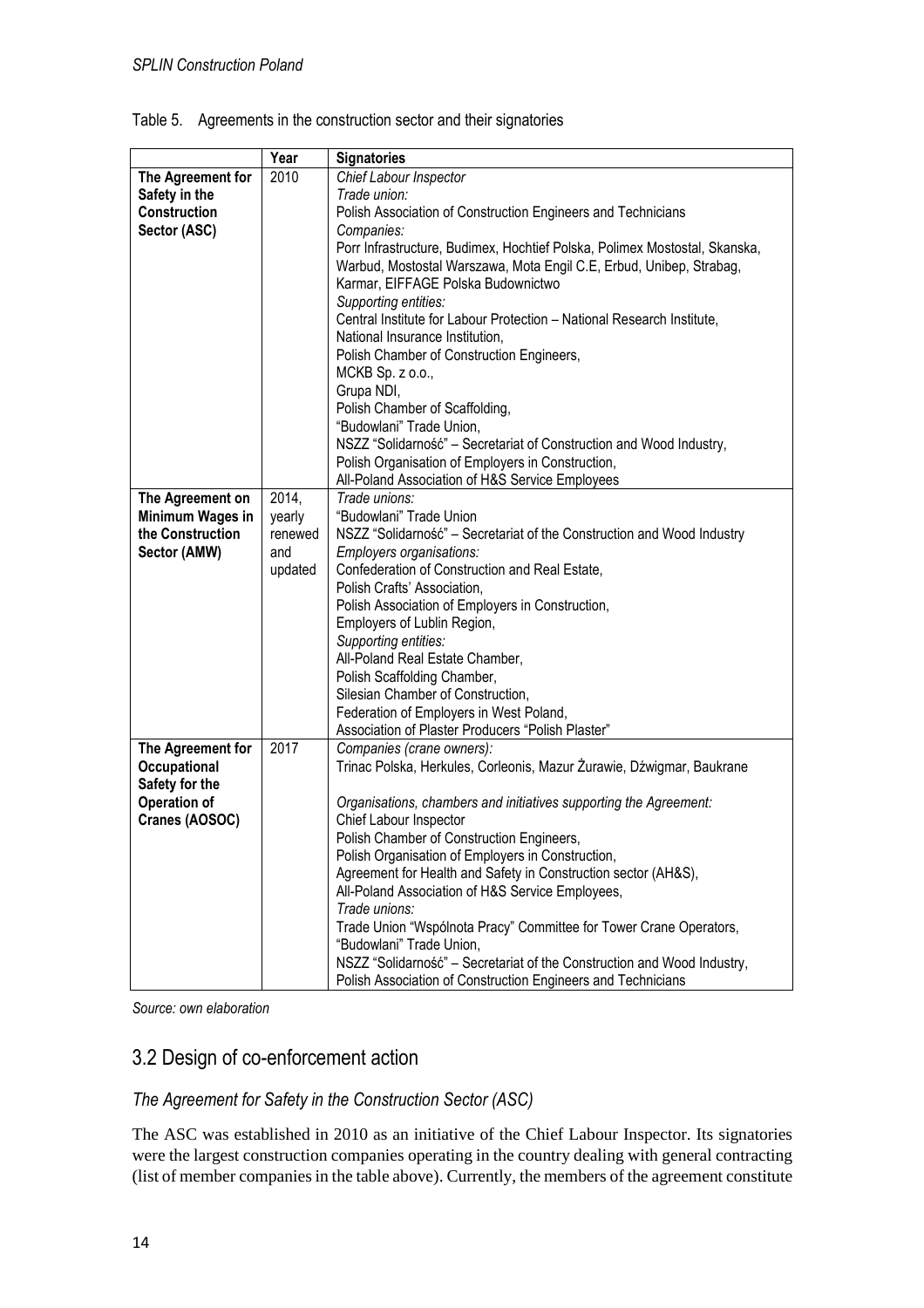about 40% of the construction market in Poland, and this share is constantly growing. The cooperation between the Labour Inspector and companies in the sector started during individual talks between the stakeholders. Also, the need for amending the public procurement law and improvement of OSH standards had been raised in many sectoral reports and conferences. Finally, the signatories decided to propose an agenda aiming at autonomous improvement of OSH standards and mutual support, which has been also legitimised by the Chief Labour Inspector's contribution to the partnership.

*"The role of the National Labour Inspectorate is to inspire and support autonomous stakeholder initiatives. We share our experience and resources, and we are ready to support them with our advice–we invite them to our conferences and trainings, we include them in our social campaigns, we distribute leaflets, publications, etc. If possible, we coordinate our activities with OSH partners. Nevertheless, our role is an assisting role. Companies and employees must be the main actors in the process of implementing OSH regulations." (National Labour Inspectorate)* 

The main motivation to establish the initiative was the strong need to establish tangible OSH standards in the construction sector. The problems with compliance with OSH regulations resulted from very poor law enforcement in this respect. This was related to the limited resources of the National Labour Inspectorate, which, despite the special attention paid to the construction sector, was not able to ensure effective law enforcement. An important factor affecting the low standard of compliance with OSH was the need to reduce costs in investments resulting from public procurements regulations ruled by the lowest price criterion. Public procurement rules entailed structural problems that led not only to lowering OSH and labour protection standards, but even to the bankruptcy of many companies.<sup>12</sup>Paradoxically, these adverse consequences coexisted with all the prerequisites for successful investments, such as access to financial resources, developed construction companies and properly prepared public institutions (investor) capable of carrying out complex procurements and investments. The largest problem in reducing OSH standards concerned the subcontractors of general contractors and small companies operating in a semi-professional manner. In recent years, the considerable influx of migrant workers from the East who have filled the gap in the labour market after the emigration of skilled workers from Poland to the Western countries has been a challenge in this regard. The first wave of migration from the East brought experienced and competent workers, while the adherence to high OSH standards among newer migrants is currently very diverse. On top of the economic factors related to the lowest price principle for public procurement, construction companies were motivated by autotelic values aiming at the elimination of fatal accidents and a significant reduction in other accidents to preserve the lives and health of their employees. Especially in the case of foreign companies operating on the Polish market, it was important to transfer OSH culture and attachment to high OSH standards to their subsidiaries in Poland.

> *"The main problem we were facing a few years ago was the lowest price criterion in public procurement. The tender could be won only if all possible costs were cut. And the easiest area to cut is OSH costs and standards. This of course had its consequences – a lot of accidents, especially at a high pace of work. It was also almost impossible to enforce OSH standards with*

<sup>&</sup>lt;sup>12</sup> One frequent bankruptcy scenario was caused by winning public procurements due to the very low labour costs possible before introduction of the hourly minimum wage for civil law contracts. Once winning, companies had difficulties with finding workers or subcontractors who would carry out the assigned tasks, or difficulties with finalising assignments due to numerous accidents at poorly paid and badly secured building sites.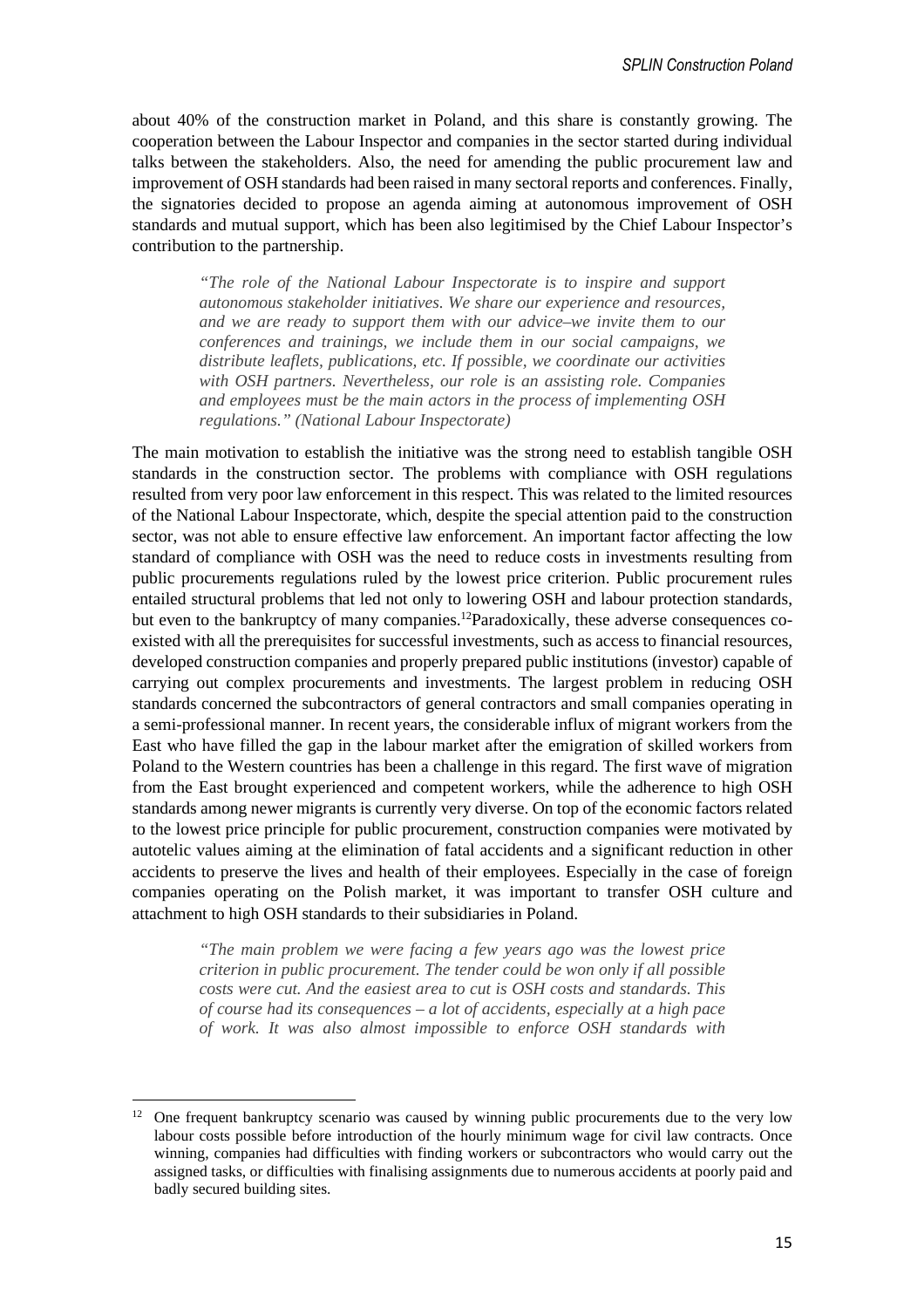*subcontractors who were paid as little as possible due to a limited budget." (Coordinator of the ASC)* 

A large number of accidents, including fatal ones, would also have a negative impact on a company's image, as well as causing financial losses related to downtime and the need to carry out repairs after damage. Representatives of companies in the study emphasised that investments in OSH standards pay back several times in financial value.

#### *The Agreement on Minimum Wages in the Construction Sector (AMW)*

The origins of the AMW can be traced back to 2002, when the idea of introducing a minimum wage in the construction sector was first discussed. However, the discussions took on new urgency after a series of construction company bankruptcies following the EURO 2012 football championship investments and when an official agreement on minimum wage was reached in 2014. The AMW signatories (see table above) have committed to maintaining this minimum standard in their companies.

*"The spread of so-called junk contracts – alias Civil law contracts – has become a devastating threat to workers and the welfare state. The agreements do not provide stable employment, holiday leave, and you can easily dismiss an employee almost on the spot. Until 2017, there was also no hourly minimum wage, so you could pay employees the equivalent of a bowl of rice." ("Budowlani" trade union)*

The idea of introducing a minimum wage appeared in the context of widespread atypical employment practices in Poland based on civil law contracts. Wages under employment contracts are subject to minimum wage regulations. In order to reduce labour costs, many employers in Poland used civil law contracts that were not covered by such protection. Atypical employment practices, including self-employment, have also spread throughout the construction sector. The initiative to introduce a sectoral minimum hourly wage – **regardless of the form of the contract** – emerged to counteract these practices by introducing a minimum floor for remuneration. The abuse of atypical forms of employment in the first decades of the 21st century led to the deterioration of the profession and the fall of its prestige. As a consequence, qualified employees were increasingly looking for a better job, including abroad, and unskilled workers were recruited. Lower wages enabled a stalemate in innovativeness, since no investments were necessary to gain profit.

Moreover, the public procurement law forced construction companies to compete with labour costs due to adoption of the lowest price criterion as the sole criterion for winning tenders. This was an important factor in the increase of civil employment in the construction sector. This situation changed only recently when a social clause was introduced demanding employment under an employment contract, thanks to which companies stopped competing with labour costs.

*"The Polish economic model builds its competitive advantages based on low labour costs. Civil law agreements were introduced that allowed these costs to be further reduced. However, it turned out that in the long run this leads to serious difficulties in providing good quality construction services, sometimes even making it impossible. In consultation with the trade unions, we came to the conclusion that competing with labour costs must be eliminated and a minimum standard should be set. Thanks to this, dishonest companies lowering order costs will disappear from the market." (Confederation of Construction and Real Estate)* 

In 2017, the government introduced a minimum hourly wage for contracts of mandate (a type of civil law contract), which had a positive impact on wage growth in the construction sector as well.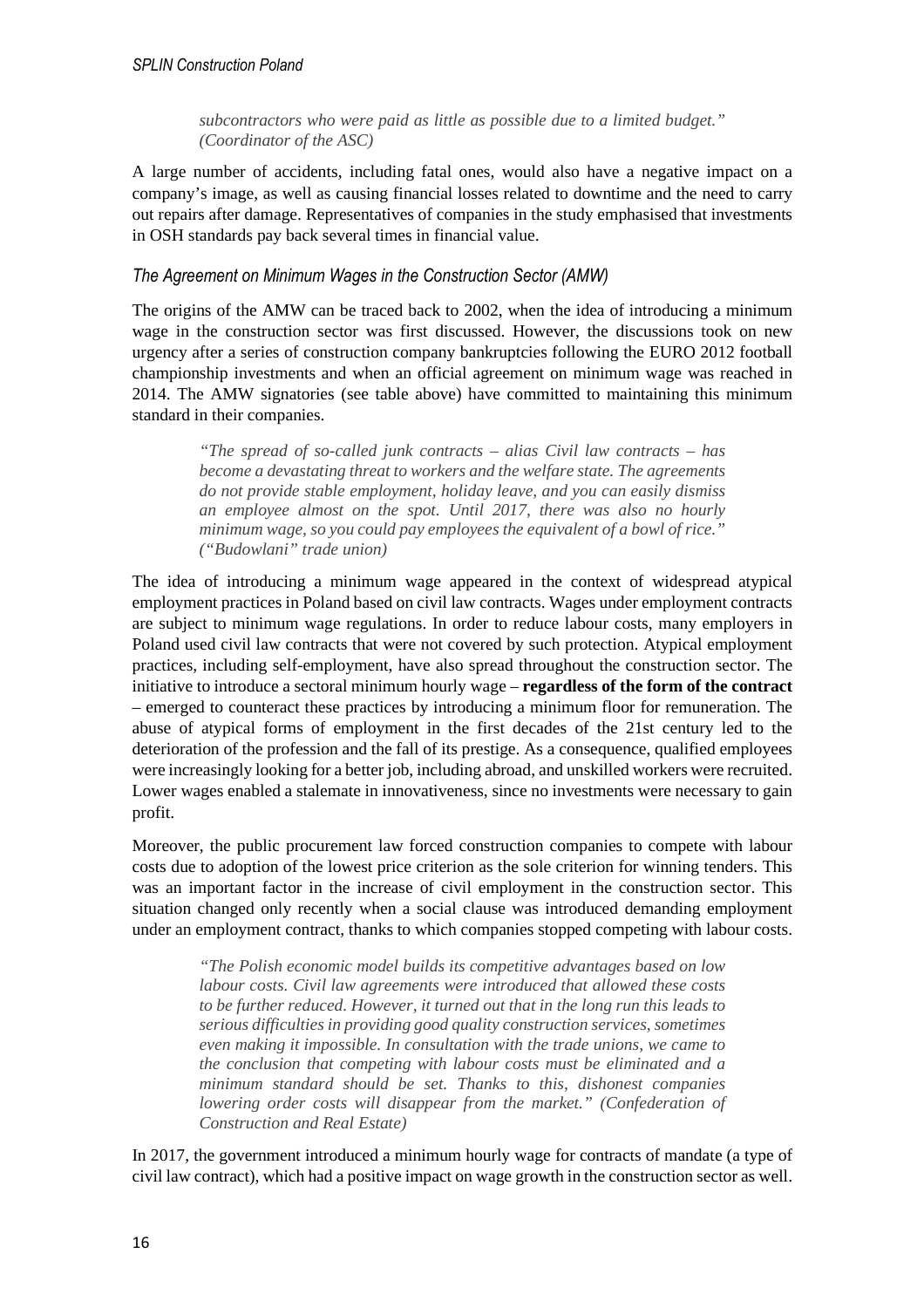Nevertheless, contracts of mandate are not fully covered by social security contributions and employee rights, and workers are not entitled to annual leaves. In addition, specific task contracts (another form of civil law contract) are still not subject to the minimum wage, nor to any social insurance or employee rights.

In recent years, labour shortages in the construction sector have emerged as a problem (see introduction) that has led to longer working hours as well as active measures to attract employees from the East. In turn, migrant work is associated with difficulties in communication, differences in competences, low loyalty of employees (due to their short stay), as well as with the abuse of workers' rights by unscrupulous employers.

The first attempts to establish a minimum hourly rate in the construction sector were met with great reluctance. This proposal was not met with the approval of the then central-liberal government of the Civic Platform and the Polish People's Party. The Office of Competition and Consumer Protection (UOKiK) issued a position that the minimum rate violates the principles of free competition. Despite unfriendly attitudes in the general public debate, unions (namely the "Budowlani" Trade Union and NSZZ "Solidarność" – the Secretariat of Construction and Wood Industry) were able to convince key employers' organisations (especially the Confederation of Construction and Real Estate, Polish Crafts' Association, Polish Association of Employers in Construction) in the sector that the introduction of a minimum floor for wages will introduce standards and enable predictable operations of businesses in the sector, and that it will eliminate, or at least discourage, the fraudulent practices of unfair competitors to some extent. For employers, it was crucial to eliminate pay-related risks in complex investments (conducted usually for public investors) especially on the subcontractors' side (stable and uninterrupted access to labour thanks to decent wages and working conditions). Otherwise, the risk of subcontractors' bankruptcy and failure of investments was high.

*"Implementation of large public contracts is an extremely complex dependency system. In addition to the general contractor, there are several, and sometimes even many, levels of subcontracting. One cannot afford that particular levels do not work efficiently and on time, because the performance of tasks by other contractors depends on it. Civil law employment and sometimes also self-employment extend the area of uncertainty; an employee can leave almost overnight, and staff shortages cannot always be filled with qualified workers." (Confederation of Construction and Real Estate)* 

The agreement was reached in 2014, which is just three years before the Law and Justice party (PiS) introduced an hourly minimum wage. The AMW was of key importance for the sector during this interim period. After 2017, it continues to play an important role as it includes additional obligatory payments to workers (over the minimum floor of the national hourly minimum wage) and prevents other illegal practices like unregistered work (especially among migrant workers), the abuse of specific task contracts, bogus self-employment, etc. Additionally, the process of setting the minimum wage each year requires some dialogue between the signatories and building trust between the social partners.

#### *The Agreement for Occupational Safety for the Operation of Cranes (AOSOC)*

Several factors triggered the establishment of the AOSOC. Following the economic crisis in 2008 and the malfunctioning of the public procurement law, a number of companies and their subcontractors in the construction sector went bankrupt. Moreover, the spread of employment based on civil law contracts and the increasing scale of self-employment (including bogus selfemployment) led to a deterioration of working conditions, in particular, for crane operators. A common practice in the sector involved crane operators setting up one-person companies and leasing a crane from a contractor or another third party. In this way, the majority of crane operators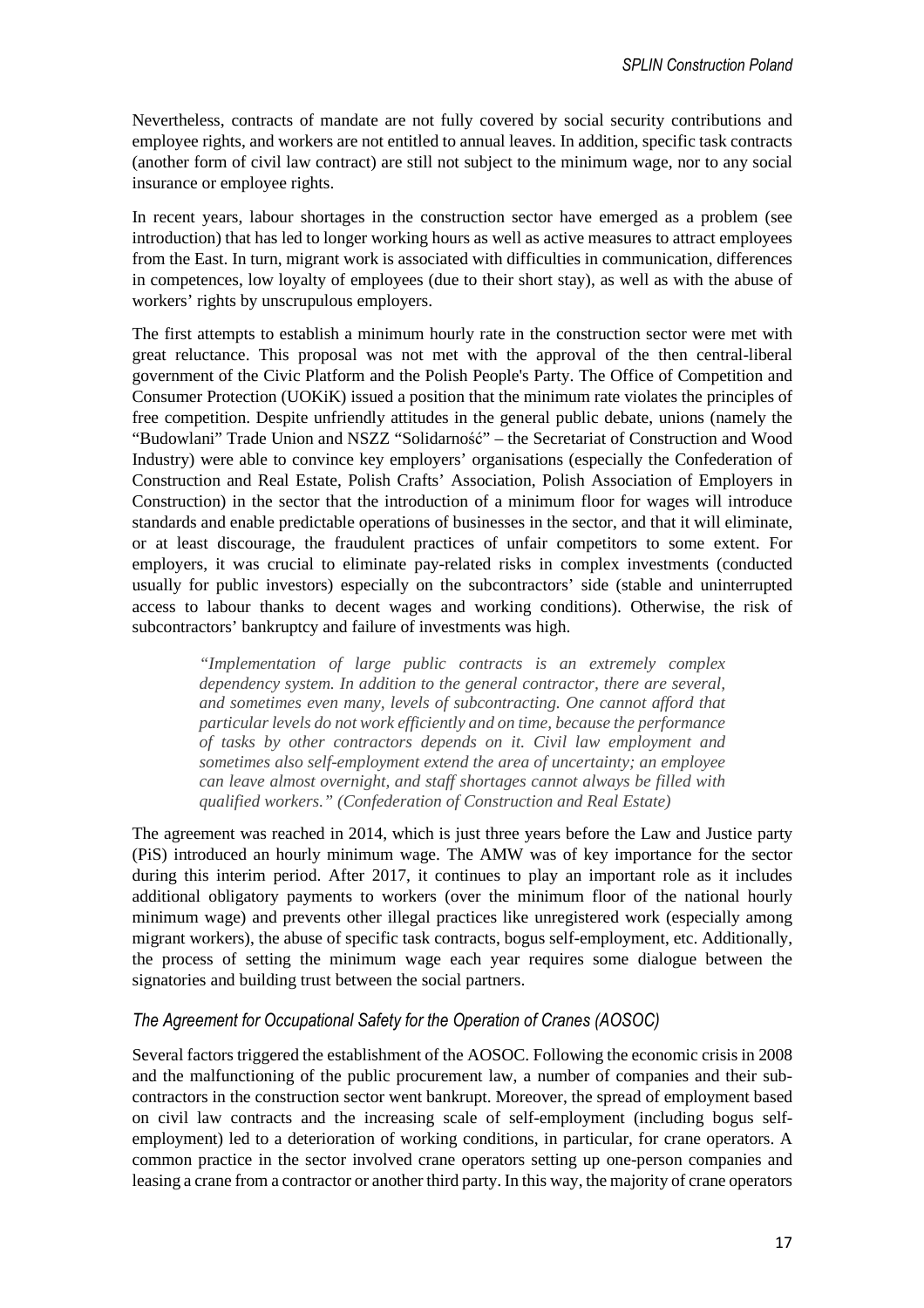were no longer employed in construction companies but worked as self-employed. In effect, greater responsibility for ensuring occupational health and safety rested on the operators and to a much lesser extent, on the main contractors. This prolonged shifting of responsibility to selfemployed (or employed under civil law contracts) crane operators resulted in a significant increase in accident rates. Working conditions were also controlled to a much lesser extent, especially in terms of working time and wages, as well as working conditions such as the temperature in the cabin or the inability to take a break from work at height due to the lack of elevators or their poor quality (which did not allow for going down quickly and returning to work). Due to unstable forms of employment, new cranes were not invested in, and the average age of cranes began to approach20 years, which in itself posed a threat at the construction site.

*"Work on cranes is dominated by self-employed workers. Employees with employment contracts are very rare. Self-employed workers usually do not own cranes but lease them from another company. In this situation, it is difficult to build solidarity amongst crane operators, because everyone is potential competition. As a consequence, the collective struggle for working conditions is very difficult. It was only the need to prepare new OSH regulations for cranes to win various favourable regulations." ("Wspólnota Pracy" Trade union)* 

However, the main factor behind the commencement on the AOSOC agreement was the outdated regulation on the health and safety of crane operators. In 2016, it was repealed, but no new regulations were introduced. This led to a legal loophole and, consequently, to the deterioration of work standards in the sector. The initiative to improve the working conditions of crane operators – mainly through the preparation of a proposal to amend the outdated regulation – was taken by crane operators in the "Workers' Initiative" trade union. This initiative was then joined by representatives of the "Budowlani" trade union. As a result, a separate organisation was established, the Committee for Tower Crane Operators of the Trade Union "Wspólnota Pracy", which focused exclusively on crane operators and functioned as a regular fee-based union with no external funding. Ultimately, the AOSOC agreement was concluded on November 17, 2017, during which the preparation of new health and safety regulations for crane operators were dealt with in the first period of operation. Other workers and employer organisations joined the initiative in order to establish a new law and to promote OSH in the highly deregulated sector (see full list of signatories above).

*"We shared our experience and knowledge in the field of OSH in crane operation. The operators presented their postulates in the area of working conditions, while the National Labour Inspectorate controlled the postulates' compliance with applicable state and EU regulations." (National Labour Inspectorate)* 

The initiative has been supported by the Chief Labour Inspector, which gave counsel on the proposed provisions of the regulation. A first draft was prepared by the unions and then consulted with other signatories. The majority of provisions were supported by the employers' organisations. After two years of operation, new employers' organisations joined the initiative. The draft bill was submitted to the Ministry of Infrastructure with the strong support of the signatories of the AOSOC. In effect, the new draft bill was adopted in 2018 and went into force in February 2019.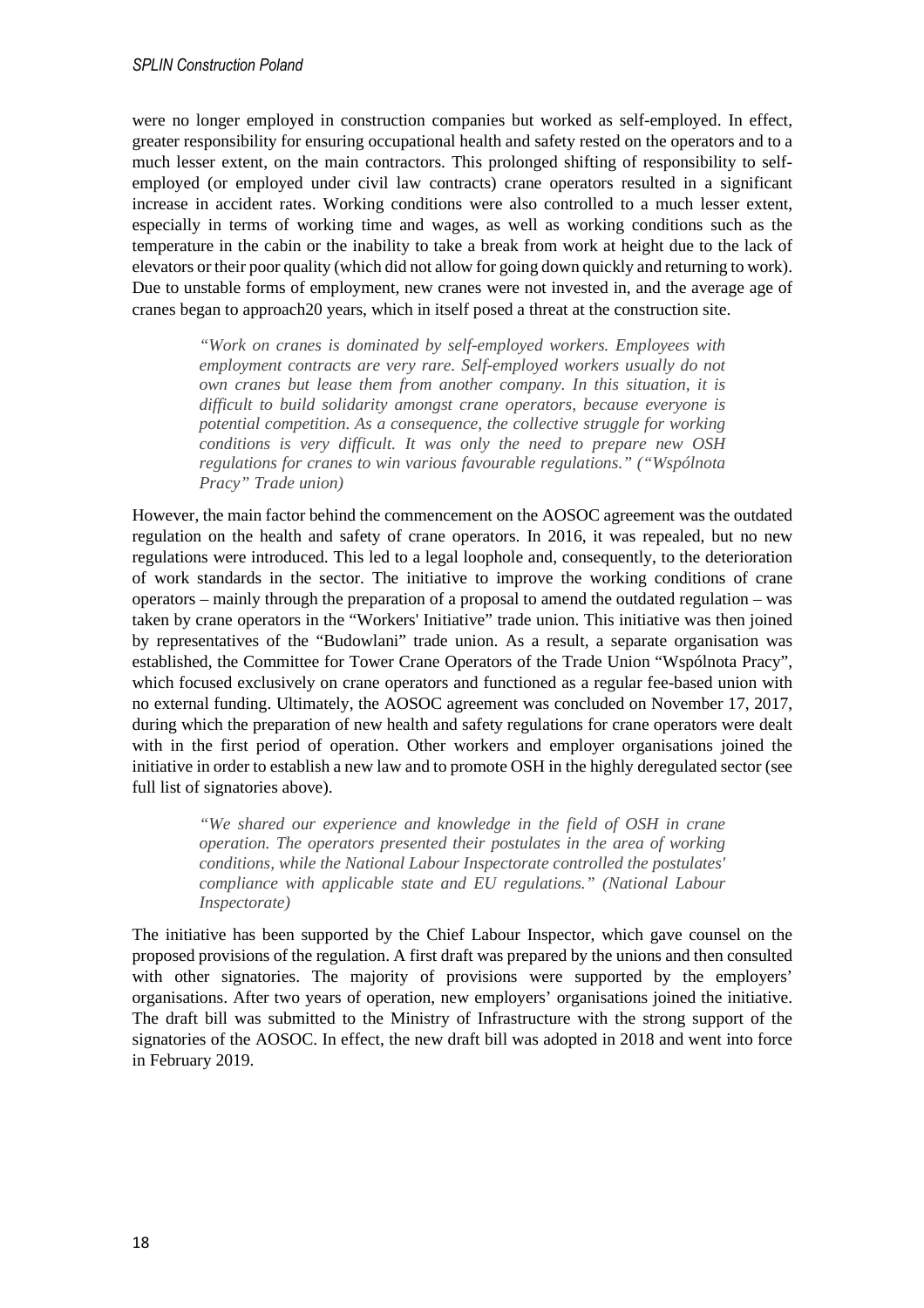### 3.3 Key points of implementation and dynamics identified

#### *The Agreement for Safety in the Construction Sector (ASC)*

The ASC is a well-structured partnership between the largest companies in the construction sector and enjoys the support of the Chief Labour Inspector, key public institutions like the Central Institute for Labour Protection and the National Insurance Institution, and trade unions and employers' organisations. Currently, it has no legal entity, but there are plans to establish a formalised association in order to get all powers to conduct professional operation. The partnership is chaired by the CEOs of associated companies for a two-year term (rotating system). In February 2020, Jacek Leczkowski, vice president of ERBUD, was elected chairman and thus initiated the tenth year of the ASC's operation. Activities of the partnership are coordinated by Michał Wasilewski – originally employed by Skanska and currently occupied solely with the initiative. The CEOs of the signatories meet every quarter in order to manage developments of the partnership. The activities of the ASC include as many as 14 thematic priorities (projects). Each of the projects is led by the OSH manager employed by one of the companies and he/she is responsible for delivering the tangible effects of the project and for managing implementation of OSH standards in all associated companies. The effects of the projects are widely commented and supported by the CEOs. Representatives of the Polish Association of Construction Engineers and Technicians and the National Labour Inspectorate are involved in the partnership's activities: they participate in meetings and study visits of the ASC and consult the OSH standards and procedures produced by the partnership. Both the Inspectorate and the trade union play an advisory and consultative role in the partnership. The Labour Inspectorate also shares information and educational materials with the ASC, and they coordinate trainings and promotional events and initiatives with each other. The ASC's operation is financed by the companies (an annual fee of 50,000 PLN / approx.  $\epsilon$  12,000). After establishing a formal association, the partnership plans to apply for public grants in order to increase its scale of operation and develop OSH standards in the whole construction sector.

According to the interviewees, as many as 18 thematic OSH standards and over 200 advanced OSH procedures have been elaborated and implemented in the partnership. Representatives of the ASC (mostly CEOs and OSH managers) organise study visits and inspections in the associated companies in order to assure execution of the standards. The study visits are attended by the representatives of all signatories, if possible, including trade unions and the National Labour Inspectorate. The visits are aimed at presenting and promoting best practices implemented in particular companies so they can be developed in other companies of the partnership. There are also challenges, such as implementation of the standards in all subsidiaries of associated companies and in subcontracting companies. This is due to the fact that the partnership operates on a voluntary basis and also has limited capacity to execute implementation of its standards among the subcontractors.

*"Operation of the agreement has so far brought the intended effects. We are expanding our membership and developing further OHS standards. Together with the improvement in the economic situation, we are counting on more securely implemented contracts." (Coordinator of the ASC)* 

The partnership is developing dynamically. Only in the last two-year term of the ASC, three new companies joined the partnership – EIFFAGE Polska Budownictwo, MCKB, the NDI Group – and the Polish Chamber of Commerce for Scaffoldings has signed on as a supporting entity. In cooperation with the Chamber, a new standard was developed containing the minimum requirements to be met to ensure safety during scaffolding operations. The ASC also signed a letter on cooperation with the Central Institute for Labour Protection. Areas of regular cooperation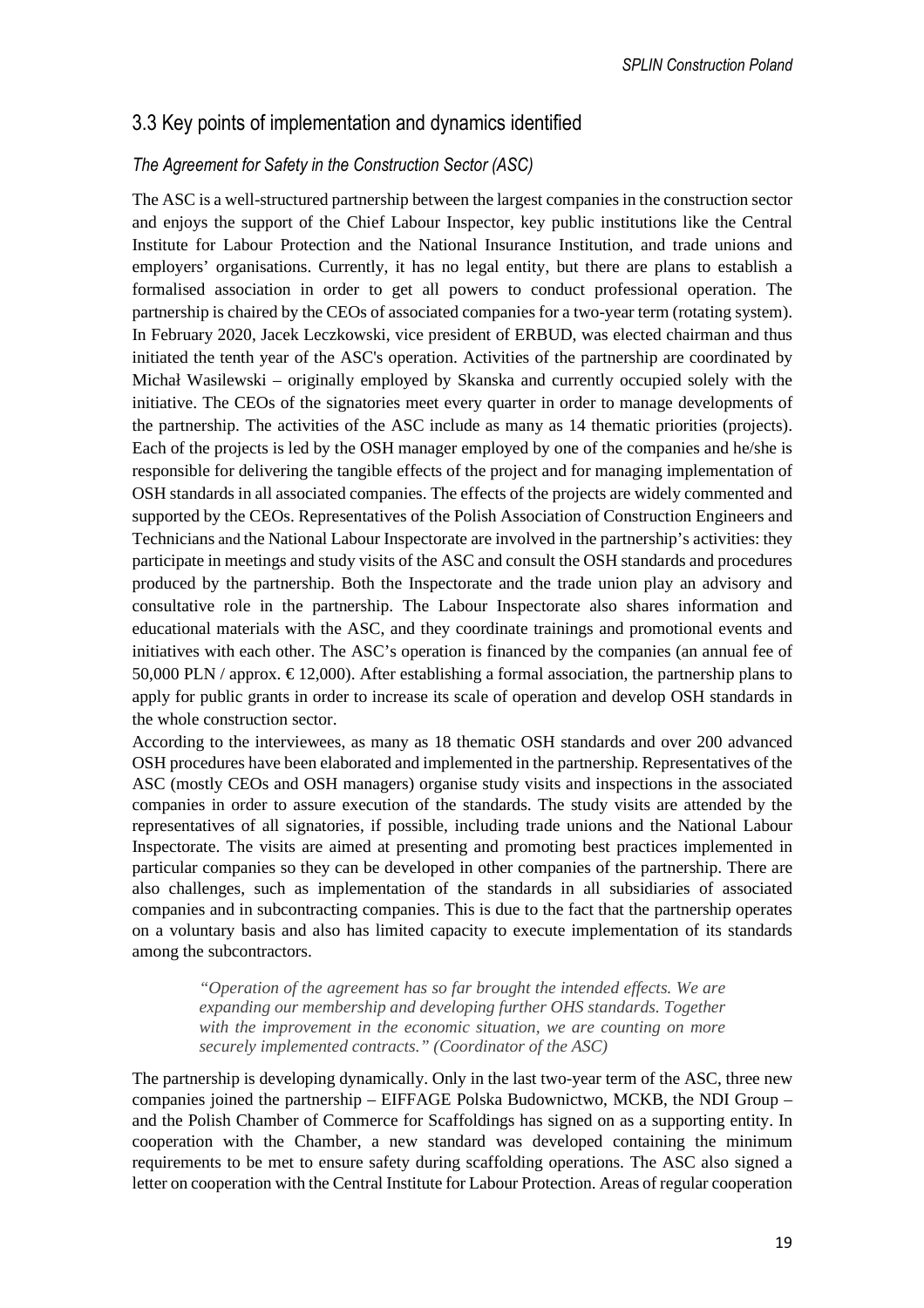with the Chief Labour Inspector have also been defined. Moreover, the ASC began a cooperation with the Faculty of Civil Engineering of the Warsaw University of Technology under the title "Occupational health and safety in construction". The ASC has produced video recordings for trainings and brochures, as well as posters for migrant workers. The OSH standards elaborated by the partnership have been translated into Ukrainian and Russian.

In 2020, some new activities are planned. The ASC, in cooperation with the Chief Labour Inspector, will announce a nationwide prize entitled "Build Safely". This is a competition for contractors who introduce innovations in technical security and organisational activities. This year, companies and constructions outside the ASC will be awarded.

#### *The Agreement on Minimum Wages in the Construction Sector (AMW)*

As described above, minimum wages under the AMW in the construction sector are calculated according to an agreed-upon methodology and publicly announced in advance. The methodology is based on existing legal norms and consists of hourly minimum wage and obligatory sectorspecific expenses such as equivalents for workwear, workwear laundry, medical examinations, etc. The signatories of the AMW commit to implement this obligatory minimum wage in their companies and to incentivise their subcontractors to comply with the legal provisions and the AMW as well. This mechanism plays several important roles. One involves disseminating information about the minimum wage in the sector so all entities may relate to it – both employers and employees – in wage bargaining (usually individually). This is especially important for migrant workers who frequently are not acquainted with the legal provisions regarding the level of the minimum wage and other obligatory sector-related expenses. The AMW played an important role before implementation of the national hourly minimum wage in 2017. The signatories of the AMW advocated for adopting such a solution countrywide. Currently, the AMW's advocacy role is still important, as it impacts on the enforcement of the legal regulations in the whole sector beyond the agreement, especially in SMEs (the business benchmark for the sector).

*"It can be judged that the AMW has modest ambitions because it only applies to mandatory pay standards. But at the time the agreement was made, there was no minimum hourly wage. The agreement itself contributed to the discussion in the public debate on the need to fill the legal gap. The AMW continues to play an important role – it is an instrument of pressure on dishonest employers before heavy-duty enforcement procedures, i.e. a lawsuit or labour inspection, are launched. A new dimension of the role of the AMW arose at the time of the increase of migrant workers from Ukraine, among whom not everyone knows their rights in terms of remuneration." ("Budowlani" trade union)* 

From a technical point of view, the partners agreed that the union "Budowlani" would be responsible for calculating the hourly minimum wage each year and for disseminating information about it among the signatories of the AMW. The union –in order to avoid criticism– invites wellknown experts to do the calculation. The minimum wage in construction is set in advance and is announced publicly on the "Budowlani" union's webpage.

The AMW fills a gap in the sector, as the employers' organisations do not comply with the requirements for social partners to represent companies in sectoral social dialogue and, therefore, are not able to conclude a sectoral (supra-company level) collective agreement. Currently, the AMW is the sole sectoral agreement of this kind in the country.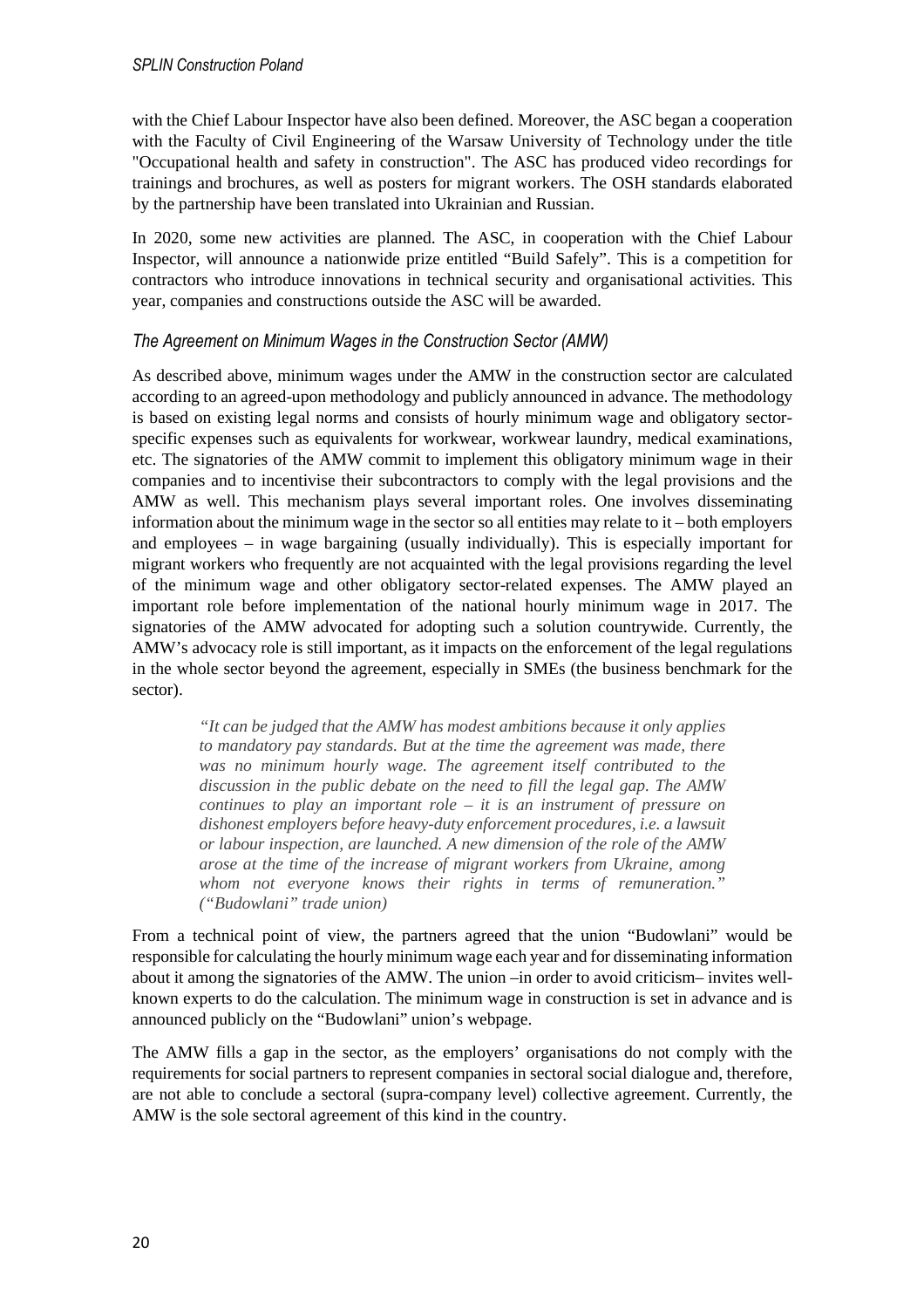#### *The Agreement for Occupational Safety for the Operation of Cranes (AOSOC)*

Currently, the AOSOC deals with enforcing the new law on OSH for crane operators and undertakes numerous actions aimed at improving working conditions. The signatories of the Agreement played an important role in the legislative process resulting in adopting the new law. Many of the proposals submitted by the signatories were eventually accepted. The partners monitor the effects of the new law (statistics and qualitative observations). In September 2019, a conference on the early effects of implementation of the regulation was organised.<sup>13</sup> The conference was attended by representatives of the signatories of the agreement, the National Labour Inspectorate and experts. In general, the stakeholders assess the legal development positively – as a necessary step in order to assure minimum standards in crane operations and counteract fraudulent practices in terms of OSH, wages and working time. During the meeting, a new signatory joined the AOSOC – BAUKRANE Budownictwo, represented by Paweł Burzykowski. The first President of the AOSOC was elected –Wiktor Piwkowski, who is the secretary general of the Polish Association of Construction Engineers and Technicians. The key task of the president expected by the signatories is to set up a working group coordinating AOSOC activities in creating OSH standards for crane operators and to disseminate best practices in the sector. The next monitoring conference is planned to be organised in 2020.

> *"Our capabilities of the AOSOC partnership are quite modest. Our main success is finding an agreement on new regulations regarding OSH in crane operation. Currently, we mainly disseminate our experience over the internet among the members of the partnership and monitor on daily basis how the new regulations work in practice." ("Wspólnota Pracy" trade union)*

The leading partners have prepared practical guidelines for crane owners and crane operators on how the new law should be implemented on building sites. Moreover, best practices are discussed during the AOSOC meetings / seminars and disseminated in the country. Dissemination takes place online, mostly between signatories of the agreement.

One of the key challenges identified are insufficient resources for training crane operators in order to improve their skills and knowledge on the new regulations and on OSH in general after years of deterioration of work standards. Unions' resources are poor in this respect. Companies issue certificates approving compliance with the new standards, but there is no official procedure of standards validation.

<sup>13</sup> https://dzwignice.info/baza-wiedzy/aktualnosci/spotkanie-porozumienia-na-rzecz-bezpieczenstwapracy-przy-obsludze-zurawi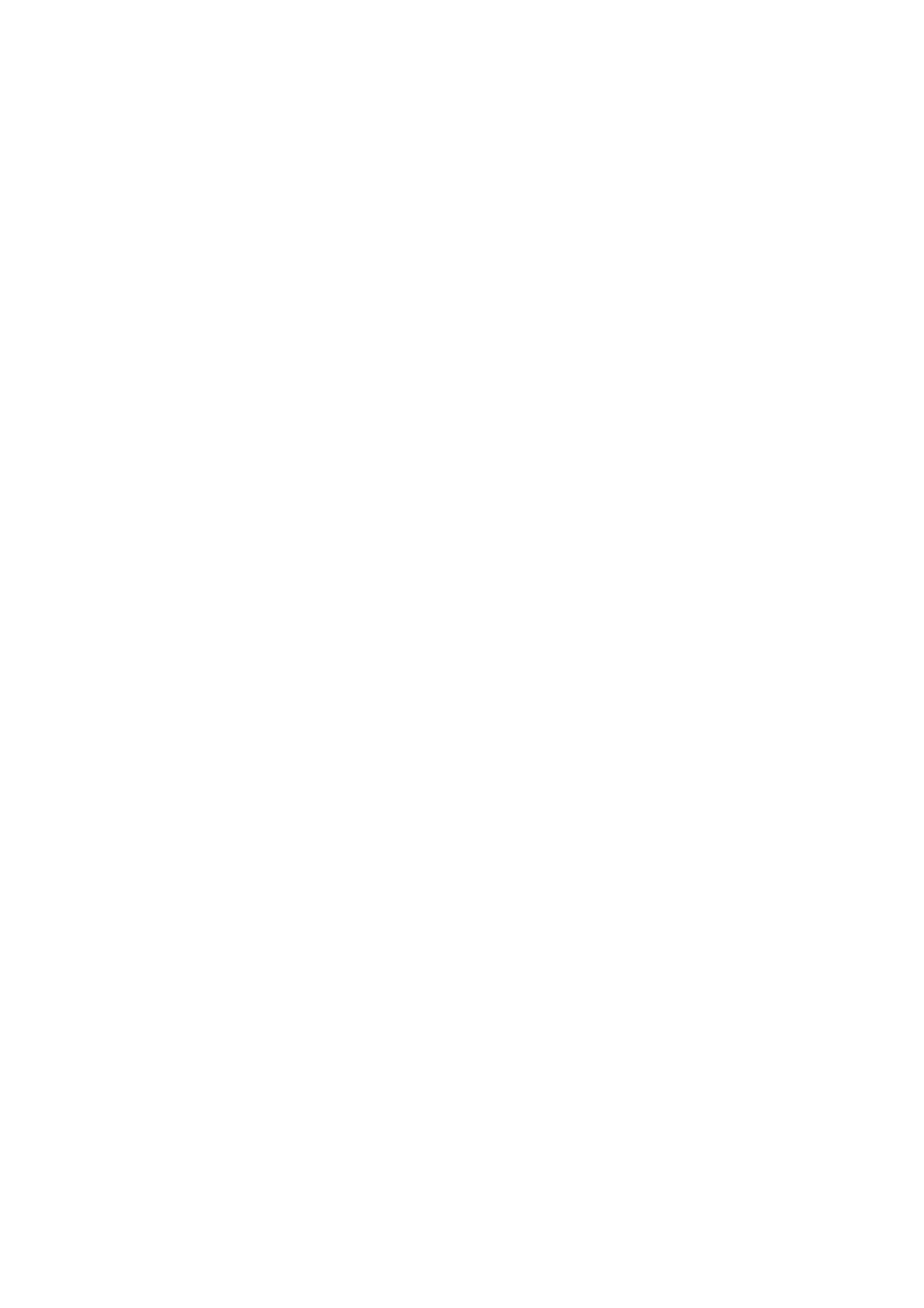# 4.Co-enforcement actions' contribution and effectiveness for promoting fair working conditions and preventing and/or tackling fraud and inequalities in working conditions

## 4.1 Input

The ASC is a relatively better funded initiative as compared to the AMW and the AOSOC. The associated companies commit to an annual contribution of PLN 50,000 in order to achieve the objectives of the partnership. On the top of the fee, each company finances its own OSH department with managers who run projects at the ASC. Therefore, adequate financial and human resources are provided to effectively achieve high OSH standards in the partnership. In addition, the ASC plans to raise public funds to expand its scope to other parts of the construction sector.

In the case of the AMW, the key activity of the partnership – which is setting an hourly minimum wage every year – does not require much in terms of resources. The challenge is to monitor compliance with these regulations in the partnership companies. This task is fulfilled by trade unions that report potential irregularities. Unfortunately, the low level of unionisation means that their whistle-blower role cannot always be fulfilled properly. According to CBOS, only 7% of respondents declared presence of a trade union at their workplace in the construction sector in 2017, which stood below the average in the country (31%). Unions operate only in the large companies; SMEs are free of unions in practical terms. However, this is a structural problem that is only partly associated with the implementation of the AMW in the construction sector.

As compared to the two other partnerships, the AOSOC appears to be the initiative with the least resources. All the actions under the AOSOC are undertaken voluntarily, mainly by trade unions and supported by employers' organisations in order to establish new regulations regarding the work of crane operators. Unfortunately, monitoring and enforcement of new regulations by AOSOC does not involve obtaining additional funds for these activities, which might pose a potential threat to the sustainability and effectiveness of the initiative.

### 4.2 Outputs and outcomes

The interviewees reported that each of the three initiatives brought significant improvement of working conditions in the construction sector in a direct way or indirectly by affecting the social partners and other key stakeholders.

#### *The Agreement for Safety in the Construction Sector (ASC)*

- The ASC has been gradually extended to other companies and the elaborated OSH standards have been implemented in large parts of the construction sector. Therefore, the main goal of the initiative to introduce a minimum floor for OSH standards is gradually being achieved proportionally to the scale of the partnership.
- The interviewees reported that the partnership allowed for better coordination of OSH process management within companies as well as between partnership companies. The agreed OSH standards are now better executed and are the same across the associated partners.
- The most tangible effect of the ASC is the successive reduction of accidents at work in partnership companies. The interviewees declared a reduction of over 2,000 accidents per year.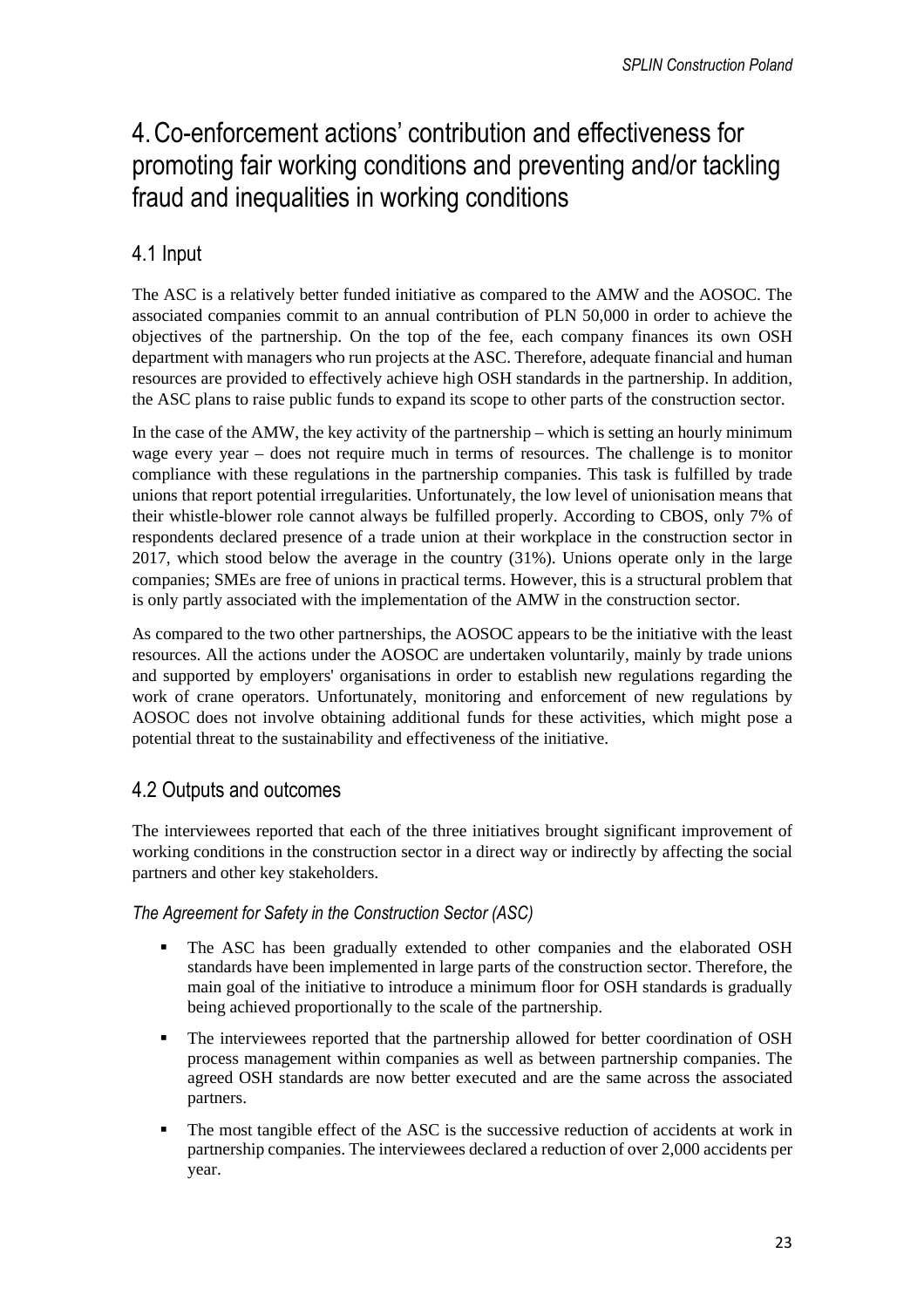Currently, thanks to regular meetings and executive cooperation between partners and public institutions, information flows have improved significantly, especially with the initiator of the ASC –the National Labour Inspectorate. In effect, better integration of the activities of the ASC and public institutions is taking place in the sector.

*"We are pleased to cooperate with ASC signatories and support their activities. We see that they create and implement new OSH standards in their partnership firms. We try to show these good practices during our trainings and social campaigns. We hope that the effects will spread throughout the entire sector." (National Labour Inspectorate)* 

*The Agreement on Minimum Wages in the Construction Sector (AMW)* 

 According to the respondents – both employers and unions – the hourly minimum wage is respected in the associated companies, especially after the national hourly minimum wage entered into force in 2017. The regulation created a tangible wage benchmark for the entire sector. Respondents reported that the hourly minimum wage was taken as a point of reference in court trials before 2017, when fair remuneration was to be defined. The hourly minimum wage in the construction sector played an important role, especially before 2017. The advocacy role of the AMW is still valid, as it impacts the whole sector beyond the agreement, especially in SMEs.

*"The rank and recognition of our autonomous agreement was a positive surprise for us. The hourly minimum wage in the sector has been cited repeatedly in court proceedings regarding the establishment of adequate remuneration." ("Budowlani" trade union)* 

- The most significant improvement concerns migrant workers and unregistered workers whose rights were most often violated before implementation of the AMW.
- Still, despite the introduction of the AMW, the problem of labour shortage cannot be resolved because other factors also impact the difficulties with finding well-qualified labour. Additional attempts to solve this problem should be made within social dialogue, respondents argue. This especially includes revitalisation of vocational education (since 2017, a dual system has been developed in the country) to attract more workers to the sector.

*"One of the main challenges currently in construction sector – in addition to reducing the number of accidents – is the issue of properly qualified staff. In the past, work in the construction industry was associated with the prestige of the profession, a construction worker was someone with concrete skills and well remunerated. Now we have to rebuild the qualifications of the workers as well as strengthen vocational schools and vocational teachers to get out of the period of degradation of the profession." (Confederation of Construction and Real Estate)* 

#### *The Agreement for Occupational Safety for the Operation of Cranes (AOSOC)*

- The AOSOC established autonomous social dialogue between the key stakeholders in the sector, as it was largely neglected in this area. The cooperation on the draft OSH regulations for crane operators created partner relations and enabled a better mutual understanding of their perspectives.
- Both employers and unions appreciate the ongoing exchange of information in the area of signalling irregularities or violations of the AOSOC. Existing breaches are solved quickly. The agreement plays an important role in influencing other subcontractors to comply with OSH standards.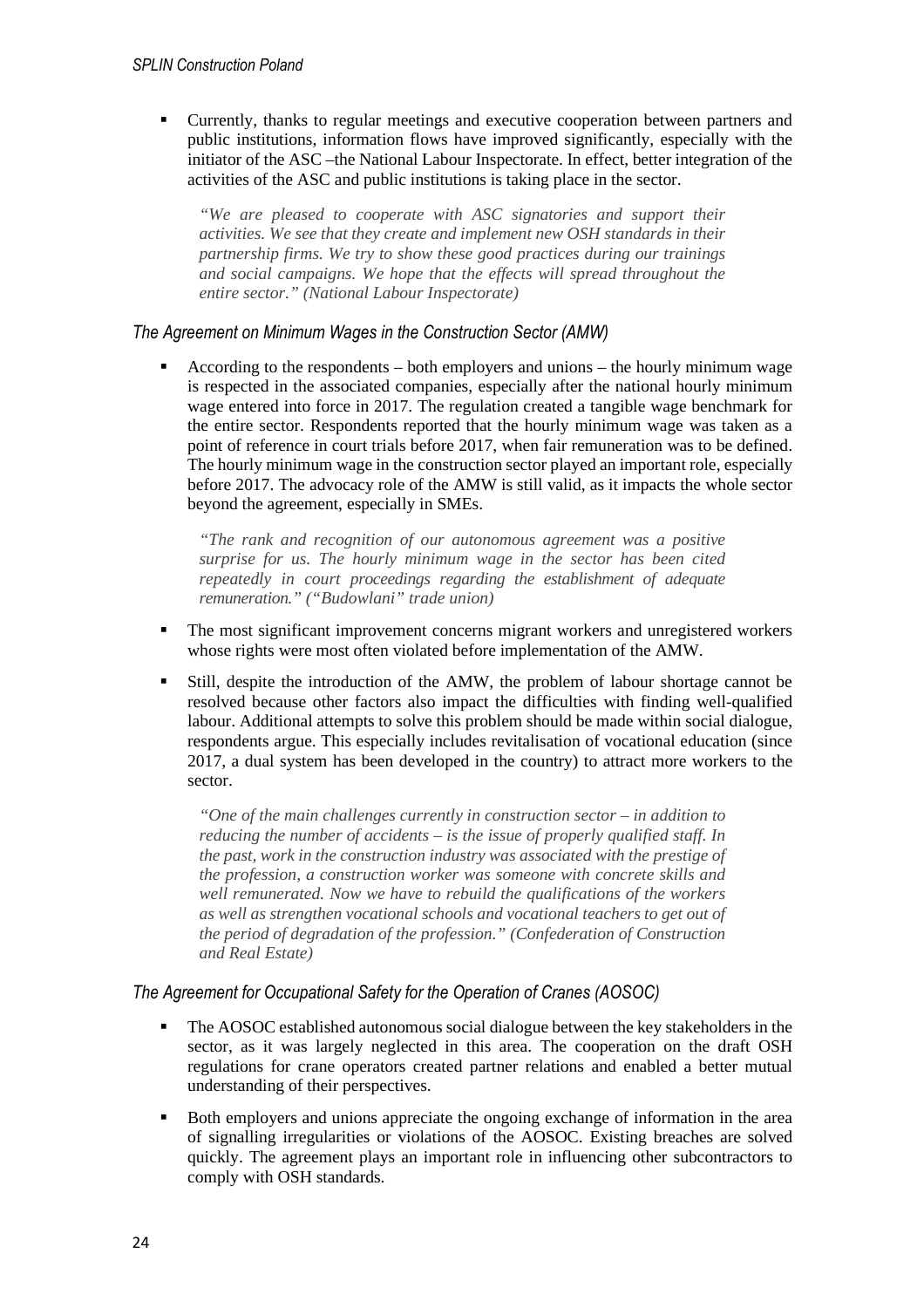- In effect, a gradual expansion of the AOSOC partnership is observed, despite the fact that the partnership does not dispose of any dedicated funding.
- The respondents from both the employers' and unions' side declared that there is a noticeable improvement in the working conditions of crane operators. The agreement affected investments in cranes in order to adapt them to current regulations. Some new cranes have been bought, which significantly improves the working conditions of their operators. However, there are also considerable difficulties with adapting the oldest cranes to the new standards, which will be the focal point for the initiative in the upcoming years.

*"The most tangible result of introducing the new regulations is the gradual replacement of cranes. Most old cranes did not meet standards and had to be withdrawn or renovated. The working conditions on the new equipment are much better – the cranes have a lift, air conditioning in the cabin and better technological solutions. This, in turn, attracts new employees and motivates people to train." ("Wspólnota Pracy" trade union)* 

- Raising labour standards has attracted employees, which is an important development in the context of labour shortages. However, the problem is not yet fully solved, and the sector struggles with finding adequately skilled crane operators.
- There are also some challenges like difficulties in correctly recording working time, which, due to labour shortages, is one of the most frequent violations of the new regulations.
- The National Labour Inspectorate reported its limited resources (human resources, low wages, limited legal purview to conduct inspections), which hinder reliable controls and effective law enforcement. The interviewees expressed the need to train inspectors specialising in the inspection of crane operators. Currently, inspections are conducted by inspectors specialised in construction in general.

*"The adoption of the new regulations on OSH in crane operation and the activities of AOSOC meant that the National Labour Inspectorate decided to prepare inspectors specialised in OSH of cranes. Due to limited human resources, we do not yet have properly trained inspectors. The challenge for us was to conduct effective control in professions with specific regulations." (National Labour Inspectorate)* 

It should be noted that in all three cases there are noticeable deficits in terms of professional monitoring and evaluation studies on the effectiveness of the enforcement actions in practice. This would allow for better assessment of the initiatives and their impact on the working conditions in the sector. Currently available qualitative data (coming from the expert assessment of the interviewees) may give only a limited picture of the direction of the initiatives.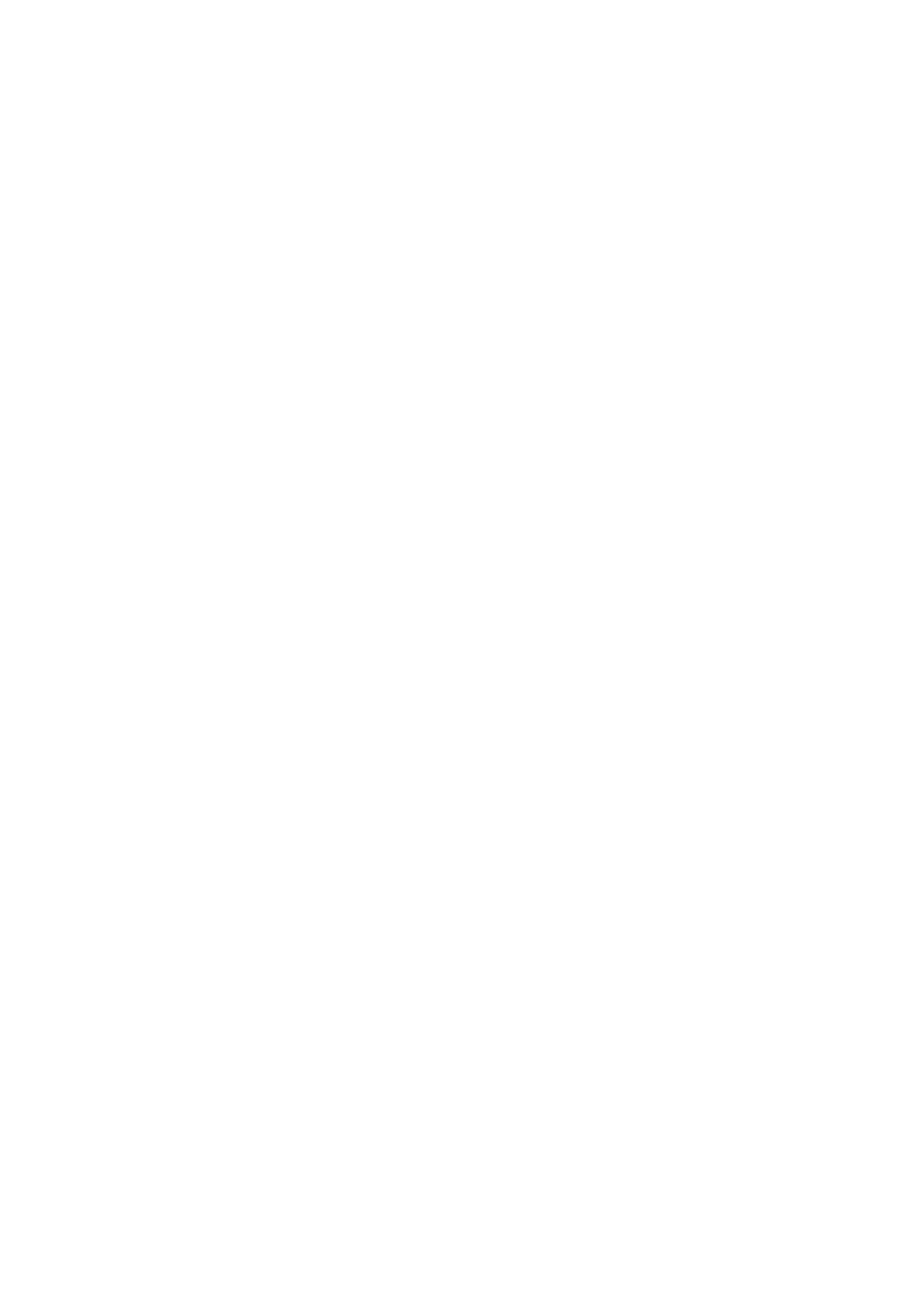## **Conclusions**

The above analysis shows that the agreements in focus are a sectoral bottom-up response to deficits in collective labour relations and enforcement institutions in Poland. The origins of the deficits can be enumerated as follows:

- No sectoral collective agreements or significant multi-establishment agreements that would have an impact on the working conditions in the sector;
- Weakness of social partners expressed in the low level of union density and inability of employers' organisations to conclude multi-employer or sectoral collective agreements;
- An unfavourable institutional environment in terms of law enforcement with limited resources:
	- o The National Labour Inspectorate is underfunded, with an insufficient number of inspectors, a lack of specialist inspectors (e.g., for examining the working conditions of crane operators), limited legal powers in conducting inspections, low penalties for non-compliance with the regulations.
	- o Slow proceedings and delays in labour and civil courts (lawsuits often take many months);
- Malfunctioning of the public procurement law, which until recently allowed for applying only the lowest price criterion in tenders and did not include a social clause requiring employment contracts for workers, which reinforced the use of civil law contracts and (bogus) self-employment;
- Fraudulent practices of employers in terms of form of employment (employment contract vs. civil contract) and compliance with OSH regulations operating in a highly competitive market.

These factors led to an advanced disfunction of labour relations and non-compliance with OSH regulations. One of the tangible results of these processes is segmentation of labour market: stable employment is a feature of those employed under employment contract covered by the Labour code, while those employed under civil law contracts cannot count on labour protection or employment predictability. Demanding compliance with OSH standards from the perspective of civil contractors is, in fact, illusionary because contract termination is much easier and protection from the side of unions barely existent in the sector. This undesirable state of affairs culminated during the period of investments related to the EURO 2012 football championship, when numerous bankruptcies of large construction companies were noted. In recent years, an important challenge for the implementation of OSH regulations has been the influx of migrants from the East, who are more often affected by violations of their rights and OSH standards than Polish workers.

In the context of the insufficient capacity of public institutions and the weaknesses of social partners, compliance with OSH regulations and other legal employment standards poses a serious challenge. Nevertheless, the National Labour Inspectorate undertakes systemic initiatives to meet the most important problems in the construction sector. The model adopted by this institution is expressed by inspiring the main sectoral stakeholders to take autonomous initiatives aimed at solving a defined problem (OHS standards, compliance with minimum wage regulations or adequate forms of employment) and then supporting their independent action through their consulting and advisory capacity. In this way, the autonomous activities of social partners (or other stakeholders) are legitimised by a respected institution. This model of operation also helps to fill gaps in the institutional capacity of the National Labour Inspectorate and to extend the implementation of its goals to signatories of the partnerships it supports. To the extent available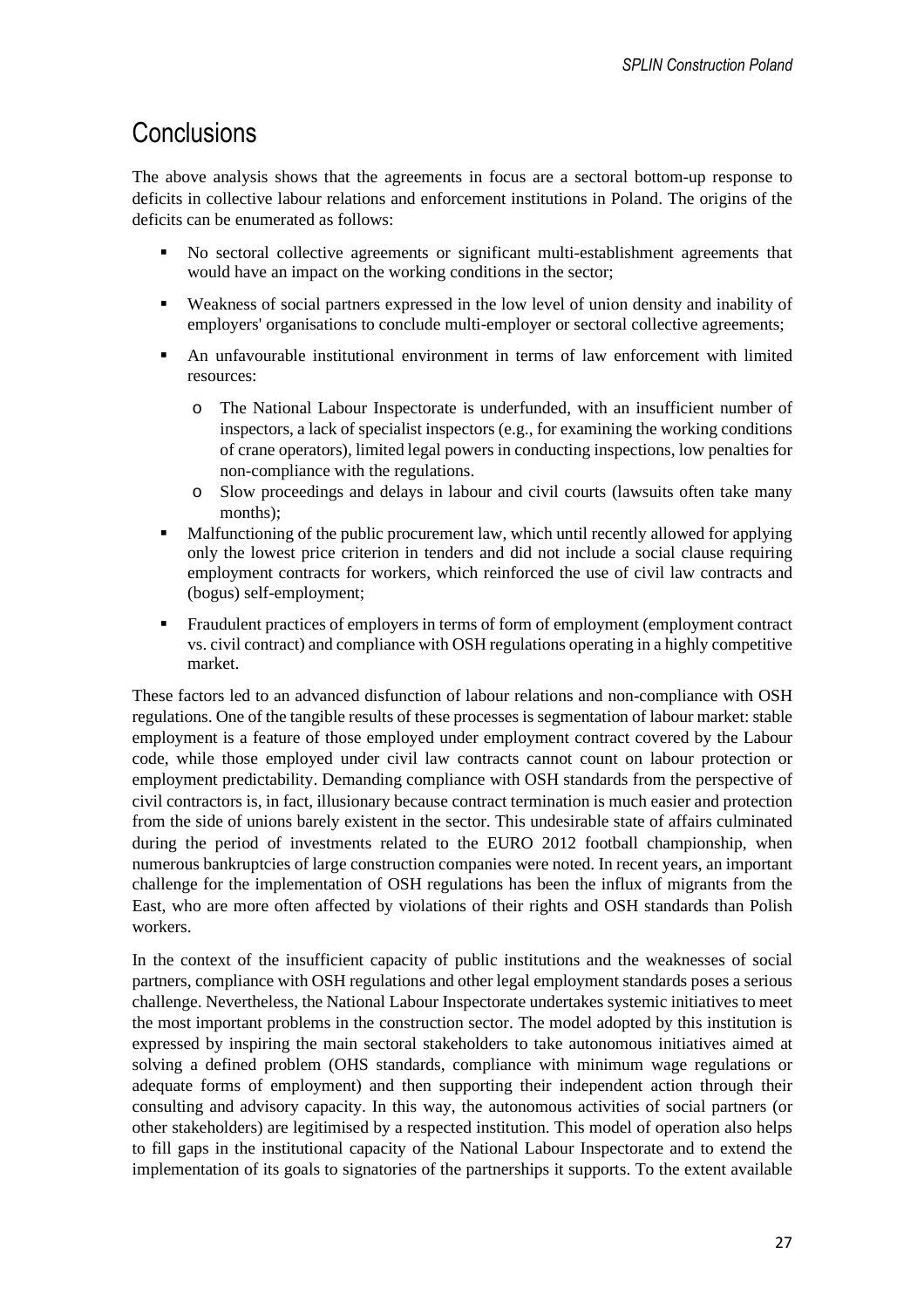for the institution, the National Labour Inspectorate tries to provide various resources (expertise, conferences, trainings, communication tools, etc.) to partners and coordinates its activities with the signatories.

All the agreements discussed here, namely the Agreement for Safety in the Construction Sector, the Agreement on Minimum Wages in the Construction Sector and the Agreement for Occupational Safety for the Operation of Cranes, provide an autonomous response to fraudulent practices in the construction sector in an area where neither collective labour relations nor public institutions are able to deliver acceptable standards. From the respondents' statements, one can even conclude that these agreements, which set minimum standards for employment and OSH, are rather a precondition for conducting predictable and sustainable business in the construction sector in the given unfavourable institutional and business environment. The goal of the agreements is not so much to raise existing standards, but rather to establish the standards and disseminate them throughout the entire sector. Leaving too much freedom for business entities, along with a faulty public procurement law and underdeveloped collective labour relations and incapable enforcement institutions led to circumstances in which doing business became nearly impossible. The autonomous initiatives of the key stakeholders supported by the National Labour Inspectorate and their advocacy activities led to the creation of islands within the sector where predictable business is possible and working conditions acceptable.